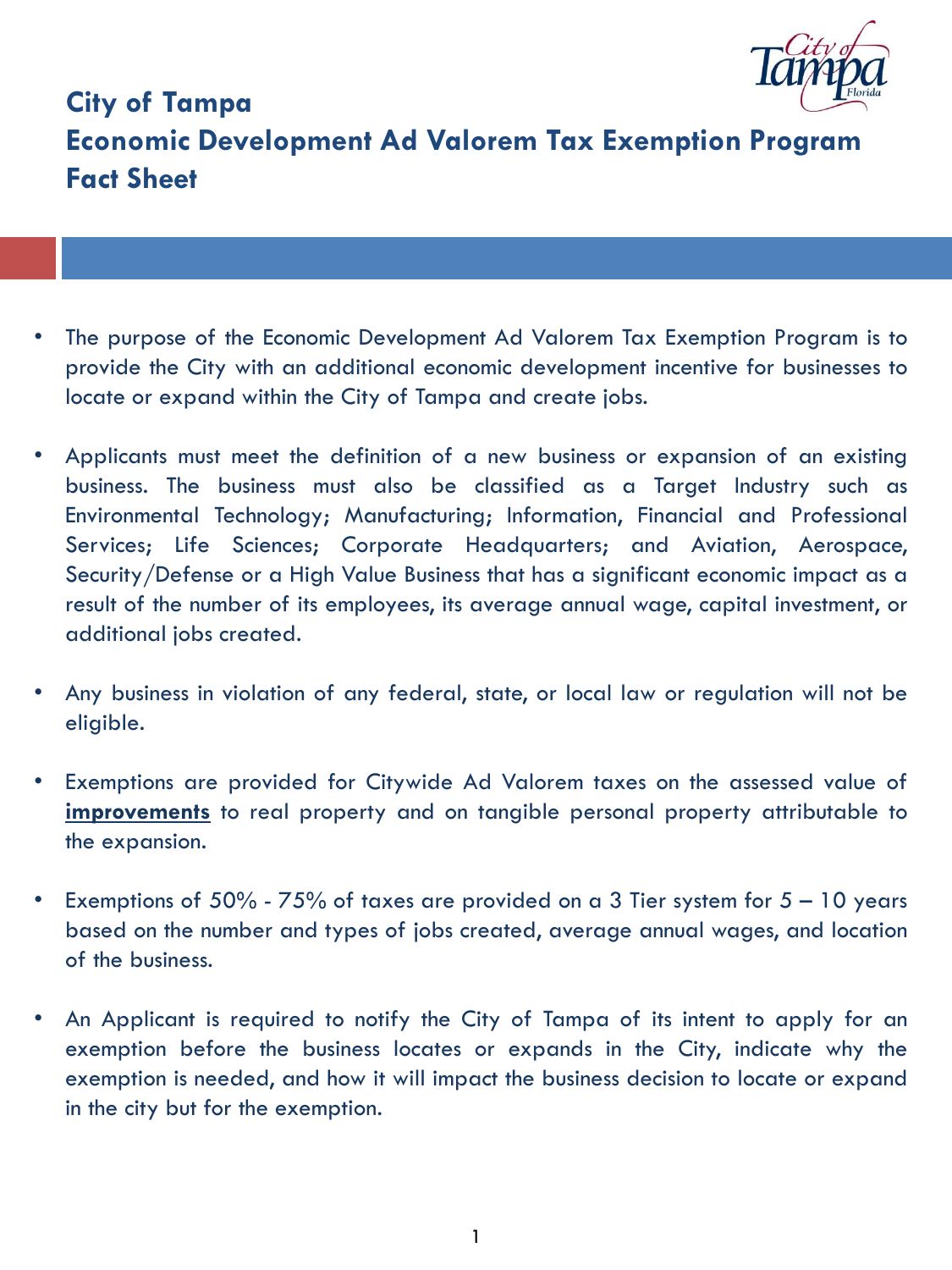

# **City of Tampa Economic Development Ad Valorem Tax Exemption Program Fact Sheet**

- Prior to City Council action on an application, the Property Appraiser must review and provide a report which includes the total ad valorem revenue available to the City for the applicable fiscal year; the amount of any revenue lost to the City by virtue of previous exemptions granted and for the application being considered; and a determination as to whether the property is a New Business or Expansion of an Existing Business.
- Each application must be approved by the City Council, adopted by ordinance at 2 public hearings, and the business will be required to enter into an agreement with the City.
- Eligibility to receive an exemption for the period granted is conditioned upon the applicant's ability to maintain its status as a Qualified Business throughout the entire period. Approved applicants are required to submit an annual report and renewal statement. The City Council may enact an ordinance revoking the exemption or take other corrective action for failure to comply with the terms of the agreement.
- The City joins Hillsborough County in offering the tax exemptions. A business locating in the City could apply for exemptions on both Hillsborough County and City of Tampa taxes. The City of Tampa and Hillsborough County are cooperating on administration of the program for businesses that are applying for exemptions from both jurisdictions.
- The Economic Development Ad Valorem Tax Exemption Ordinance shall expire on March 1, 2021, 10 years after the date the voters granted the authority to enact the exemption program, as required by Florida statute.
- For more information and to apply please contact Bob McDonaugh, Acting Economic Development Administrator, at 274-8245 or [Bob.McDonaugh@tampagov.net.](mailto:Mark.Huey@tampagov.net) Information is also available on the City's web site at: [http://www.tampagov.net/economicdevelopment](http://www.tampagov.net/dept_economic_and_urban_development)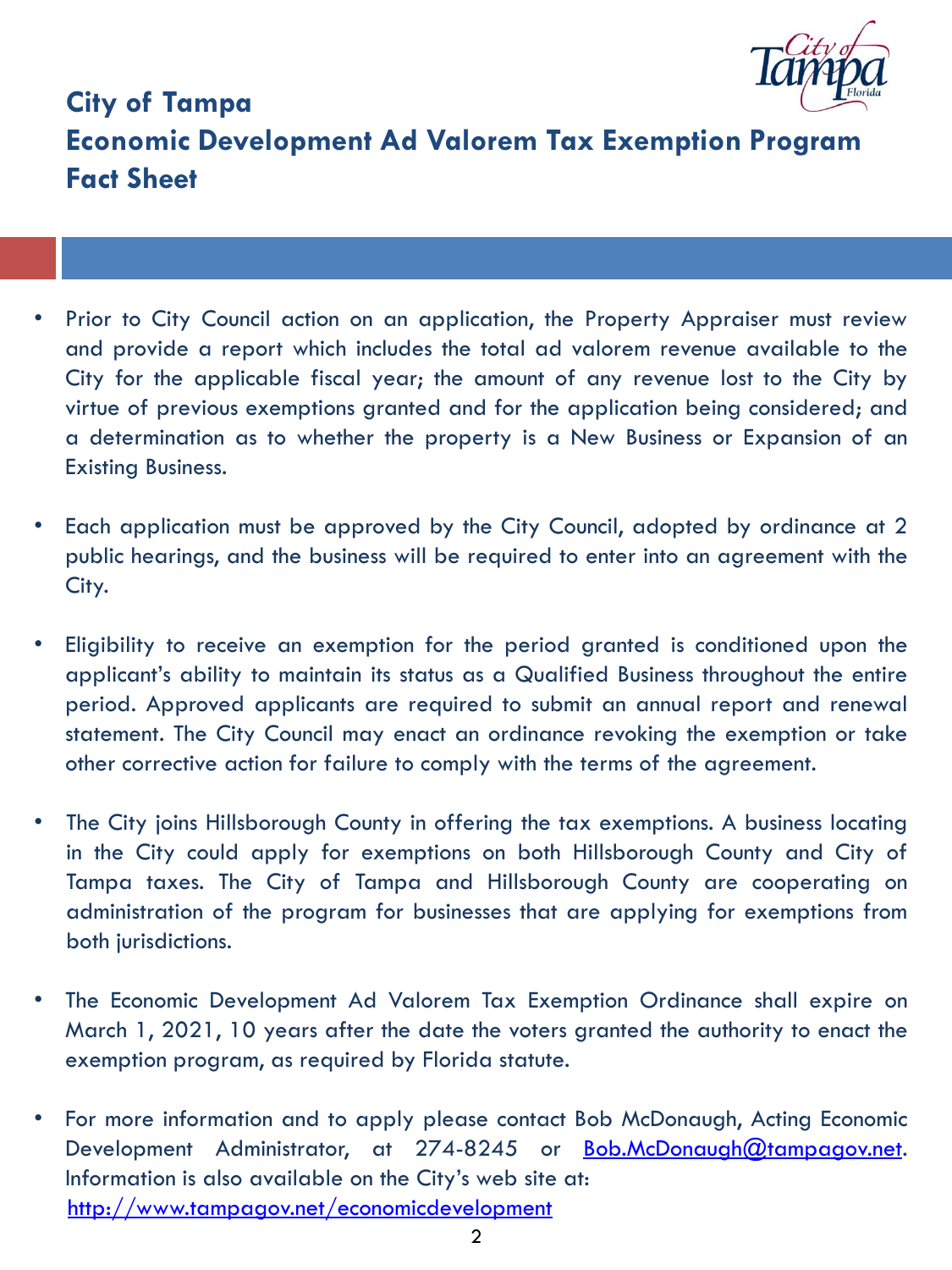

# **City of Tampa Economic Development Ad Valorem Tax Exemption Program Frequently Asked Questions**

## **What is the Economic Development Ad Valorem Tax Exemption Program?**

The Economic Development Ad Valorem Tax Exemption Program is an incentive that was established under Chapter 196.1995, Florida Statutes, and authorized by City of Tampa voters by referendum on March 1, 2011. The City of Tampa program was adopted by city Council as Ordinance 2011-57 on May 5, 2011, as required by State statute.

The Program is intended to encourage new businesses to locate or existing businesses to expand and create new jobs in the City of Tampa.

### **How does Tampa's Program work?**

- $\Box$  Applicants must meet the definition of a new business or expansion of an existing business and meet job creation thresholds. The business must also be classified as a Target Industry or a High Value Business. Details on these definitions are provided below.
- □ Exemptions are provided for Citywide Ad Valorem taxes on the assessed value of improvements to real property and on tangible personal property attributable to the expansion.
- Exemptions of 50% 75% of taxes are provided on a 3 Tier system for  $5 -$ 10 years based on the number and types of jobs created, average annual wages, and location of the business, according to the recommended Exemption Criteria (see attachment).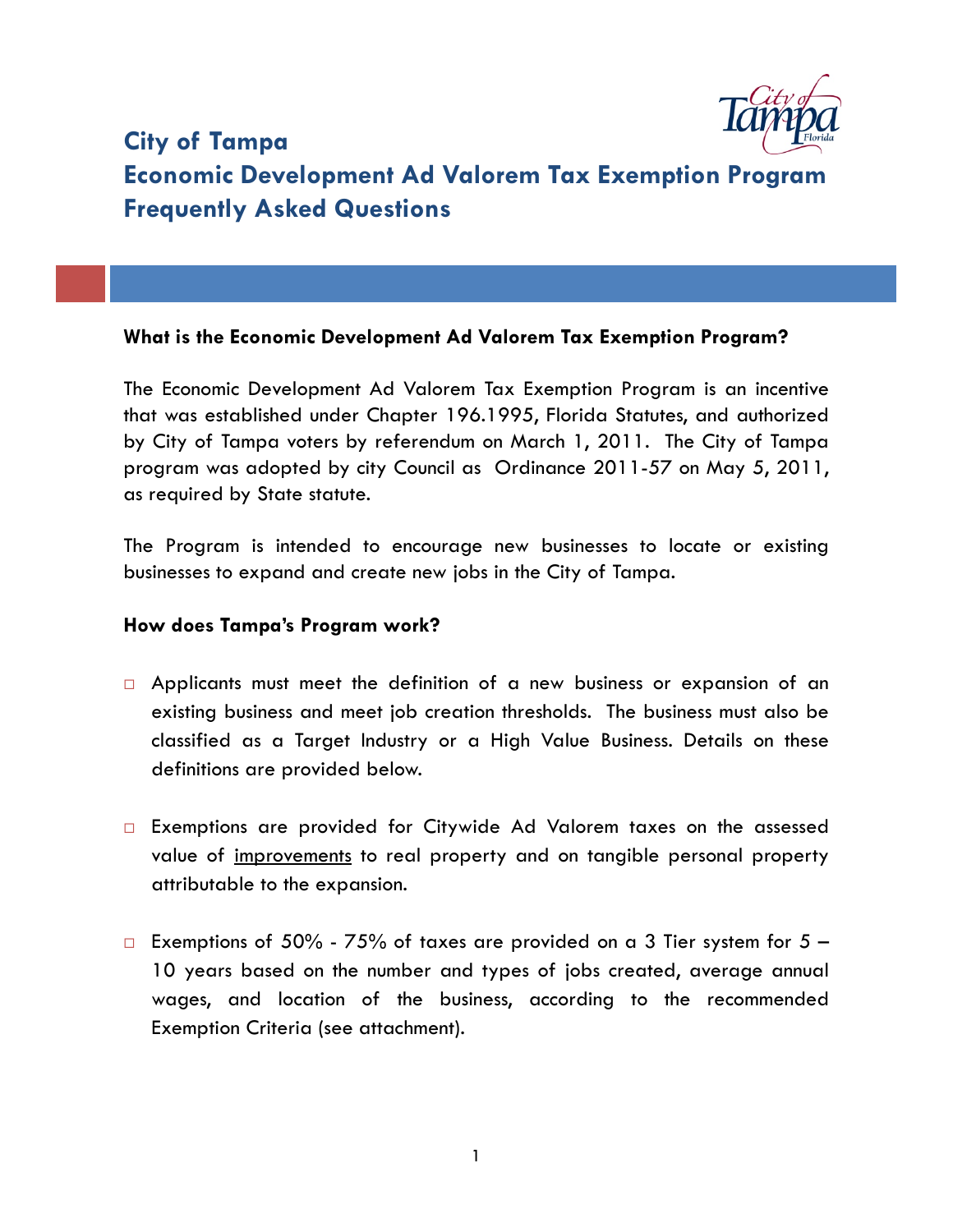# **Can a new or expanding business in Tampa also apply for exemptions related to Hillsborough County ad valorem taxes?**

Yes. The City joins Hillsborough County in offering the tax exemptions. A business locating in the City could apply for exemptions on both Hillsborough County and City of Tampa taxes. Exemptions would not apply to taxes levied by other taxing authorities such as the School Board.

The City of Tampa and Hillsborough County are cooperating on administration of the program for businesses that are applying for exemptions from both jurisdictions.

# **Are there differences between the programs offered by the City of Tampa and Hillsborough County?**

Yes. There is one difference between the two programs. Unlike the County's program, the City's program **does not** apply to Destination Retail Businesses. Other than that difference, the City and the County have intentionally kept their respective programs virtually identical to simplify the process for business applicants.

# **How will the Program impact city tax revenues and services?**

The Program will not impact the City's existing ad valorem tax base and therefore, will not impact the City's existing programs and services. The Program is expected to incentivize new and expanding businesses and generate tax revenue that would not have existed but for the Program. New revenue will be added since only 50% to 75% of the assessed value is being exempted during the exemption period and 100% of the value will be taxed permanently at the conclusion of the exemption period for each business and after the Program sunsets.

### **How much will it cost to administer the program?**

It is difficult to predict how many businesses will participate in the program. Initially, the program will be administered through the Economic and Urban Development Department using existing staff resources.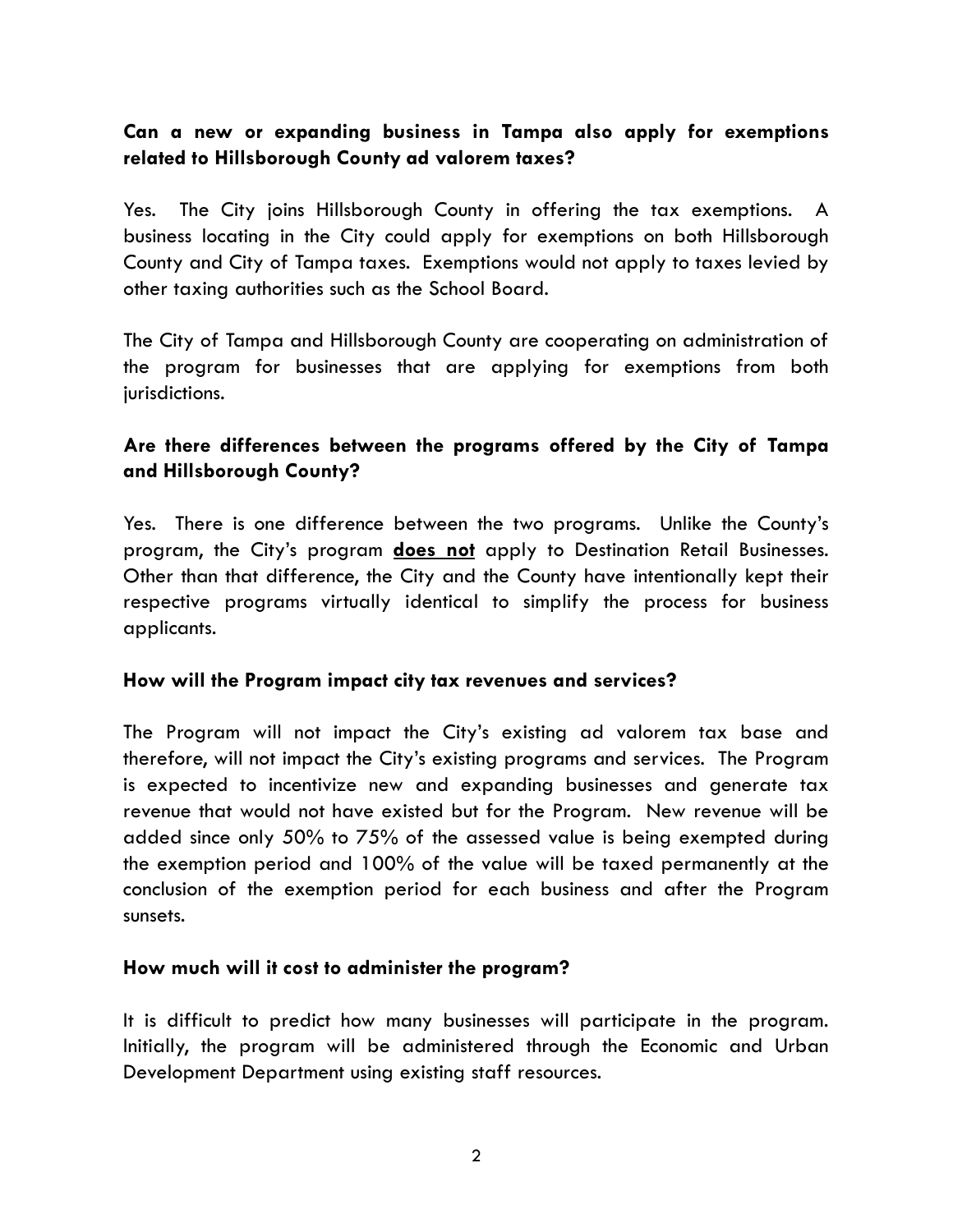# **Is there a cap on the dollar amount of new tax revenues the City will forego because of this Program?**

Yes. The Exemptions granted by the City for each fiscal year are limited to an estimated aggregate annual amount not to exceed Two Million Dollars (\$2,000,000.00) of forgone new ad valorem tax revenues, or such other amount approved by a supermajority vote of the City Council. This cap allows for \$350,000,000 in assessed value of improvements to be exempted.

## **What is a new or expanding business?**

A "New Business" means a business new to Tampa and Florida that is creating new jobs. An "Expansion of an Existing Business" means a business currently located in Tampa that is creating new jobs in addition to existing employment. Both New Businesses and Expansions of Existing Businesses must create a minimum of 10 or more new full time jobs. Minimum job creations standards vary based on the type of business and are detailed in the Economic Development Ad Valorem Tax Exemption Ordinance.

# **What is a "High Value Business"?**

**"High Value Business"** means an expansion of an existing business or a new business that is expected to have a significant economic impact as a result of the number of its Full-Time Equivalent Employees, its Average Annual Wage, the Capital Investment in the Business, or additional jobs subsequently created.

# **What is a "Target Industry Business"?**

**"Target Industry Business"** means an expansion of an existing business or a new business that is engaged in a target industry, as designated by the State. Examples are Environmental Technology; Manufacturing; Information, Financial and Professional Services; Life Sciences; Corporate Headquarters; and Aviation, Aerospace, Security/Defense. A detailed listing of the State's qualified targeted businesses can be found at the City's website, [www.Tampagov.net,](http://www.tampagov.net/) on the Economic and Urban Development Department's Incentives page.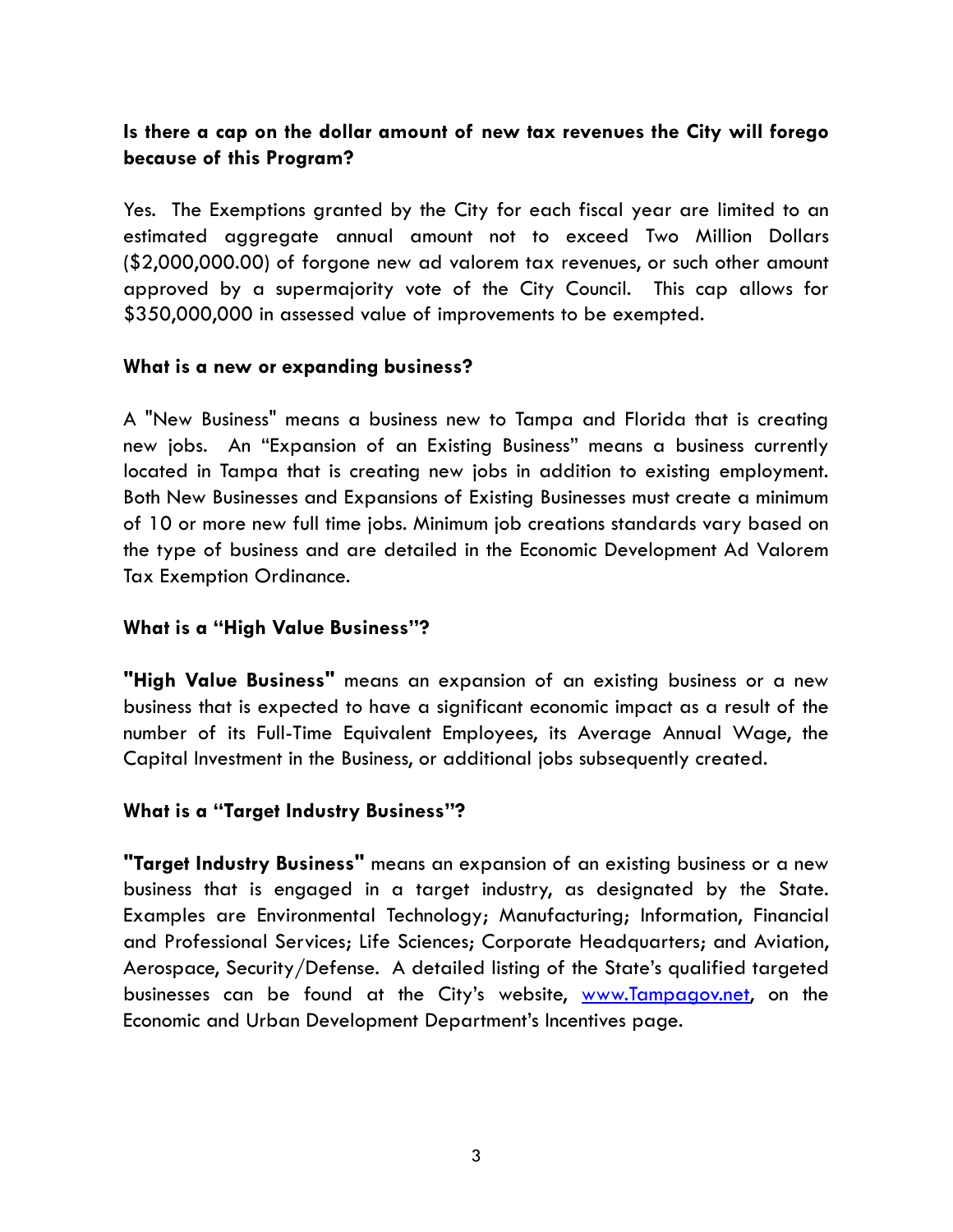# **Are there additional benefits for businesses in certain areas of the City?**

Yes. Businesses that are located in an Enterprise Zone, Community Redevelopment Area, or Brownfield Area may be eligible for a "bonus" that provides a larger exemption, for a longer period, and may meet a lower wage threshold. You can find out more about Enterprise Zone and Community Redevelopment areas and their boundaries at the City's website, [www.Tampagov.net](http://www.tampagov.net/), on the Economic and Urban Development Department's Incentives page. For more information about Brownfield Areas please contact the City's office of Environmental Coordination at (813) 348-1094.

### **How can a business participate in the Program?**

- An Applicant is required to notify the City of Tampa of its intent to apply for an exemption before the business locates or expands in the City, indicate why the exemption is needed, and how it will impact the business decision to locate or expand in the City but for the exemption.
- **The business consults with City staff and completes the application.**
- **Prior to City Council action on an application, the Property Appraiser must** review and provide a report which includes the total ad valorem revenue available to the City for the applicable fiscal year; the amount of any revenue lost to the City by virtue of previous exemptions granted and for the application being considered; and a determination as to whether the property is a New Business or Expansion of an Existing Business.
- **Each application must be approved by the City Council, adopted by** ordinance at 2 public hearings, and the business will be required to enter into an agreement with the City.
- If the business is located in a City of Tampa CRA, City Council shall receive input from the City of Tampa Community Redevelopment Agency Board prior to adopting the ordinance.

# **Are there ongoing eligibility requirements?**

Yes. Eligibility to receive an exemption for the period granted is conditioned upon the applicant's ability to maintain its status as a Qualified Business throughout the entire period. Approved applicants are required to submit an annual report and renewal statement. The City Council may enact an ordinance revoking the exemption or take other corrective action for failure to comply with program requirements.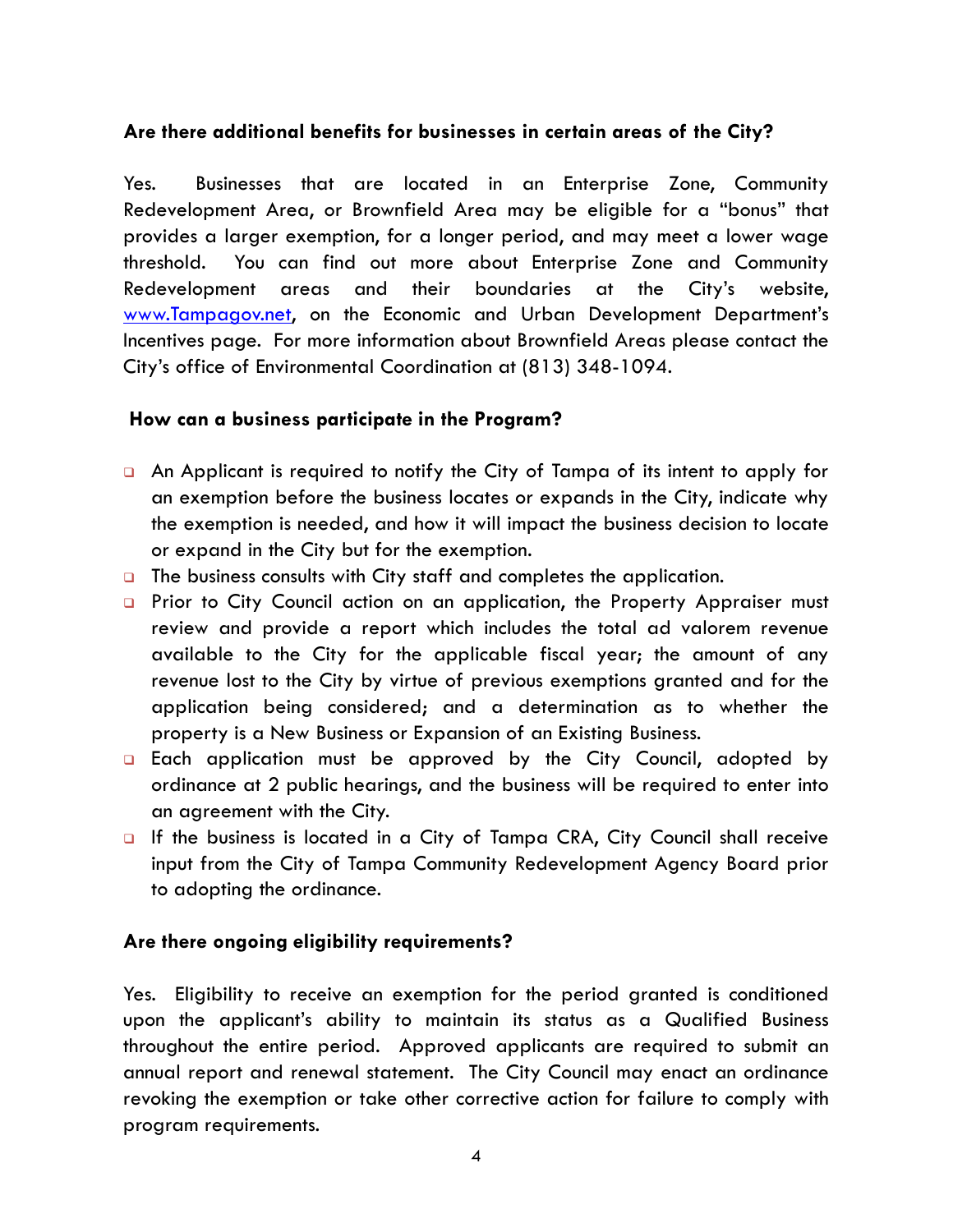# **Are there other eligibility restrictions?**

Yes. Any business in violation of any federal, state, or local law or regulation will not be eligible.

### **Do other communities in Florida have ad valorem tax exemption programs?**

Yes. Prior to August 2010, about 35 of Florida's 67 counties administered some form of an ad valorem tax exemption program. Most of these counties are rural and none were located in the Tampa Bay Region. Since then, however, Hillsborough County and Plant City, as well as Polk and Sarasota Counties have obtained voter approval of the exemption program. Temple Terrace is considering a future ballot initiative.

# **Are qualifying businesses exempt from paying all ad valorem taxes?**

No. The exemption applies only to 50% to 75% of the assessed value of **improvements** to real property and tangible personal property attributable to the expansion. Further, the exemption applies only to ad valorem taxes levied by the county or municipality granting the exemption. The exemption does not apply, however, to taxes levied for the payment of bonds or to taxes authorized by a vote of the electors pursuant to Section 9(b) or Section 12, Article VII of the State Constitution.

# **What is the potential benefit of this program to a business?**

By offering a cost saving to businesses, this program has the potential to attract private sector investment and job creation that might otherwise not occur. Typically, such programs are used in conjunction with other State incentive programs such as the Qualified Target Industry program. As noted above, a business may also claim tax exemptions from both the City of Tampa and Hillsborough County.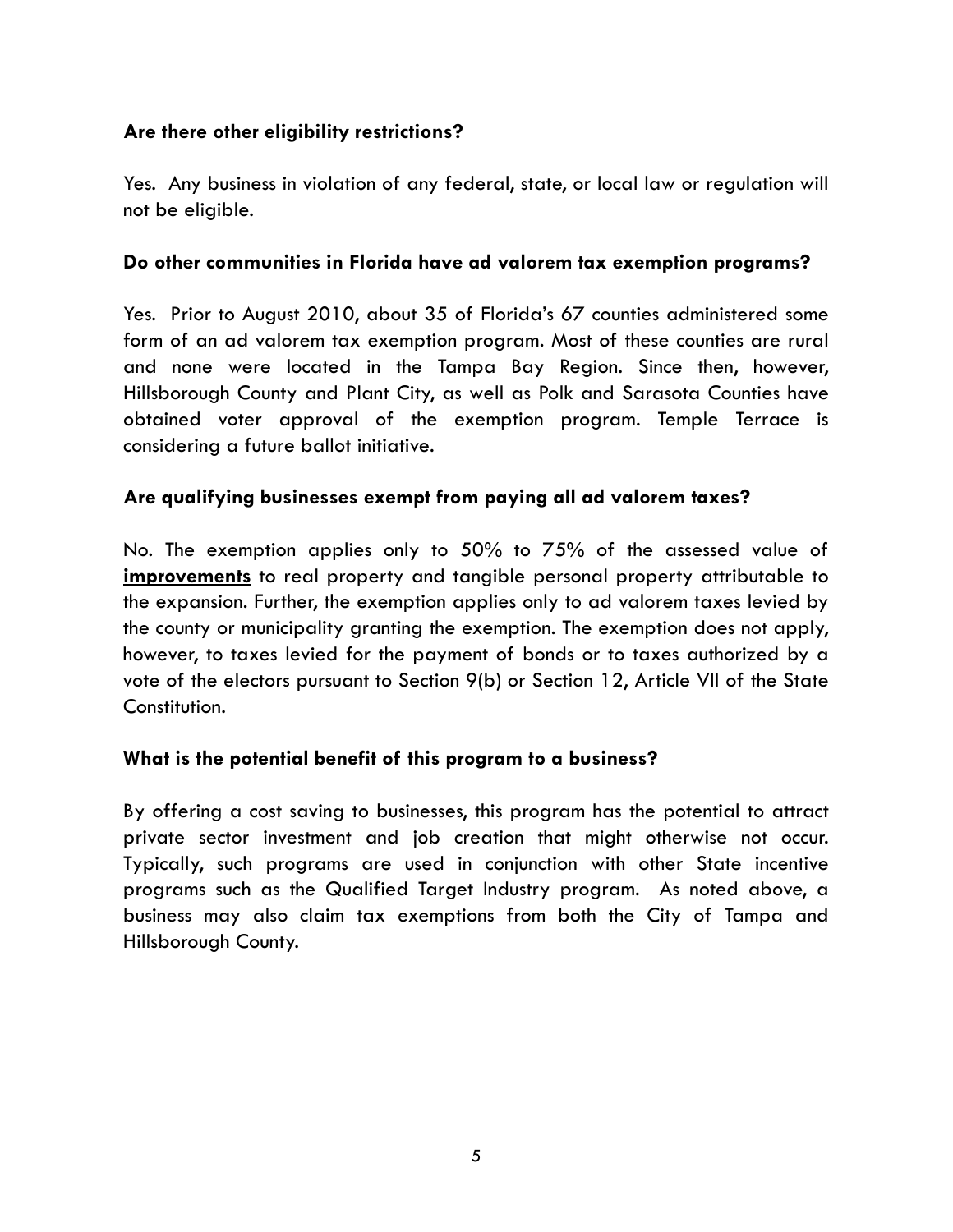*Benefit Illustration.* Exemptions are based on the property tax millage rate of the jurisdiction granting the exemption and the amount of improvement value, i.e., real property, infrastructure or tangible personal property, being made by the business. Assuming the City of Tampa was authorized to implement a 50% ad valorem tax exemption to a new or expanding business located within the City of Tampa, the benefit for a project including \$250,000 in capital improvements would be calculated as follows:

\$250,000 improvement value x County millage of .0057423  $\times$  50% = \$718 annual County exemption. \$250,000 improvement value x City millage of .0057326  $\times$  50% = \$717 annual City exemption.

Totaling an annual exemption of \$1,435 for the duration of the exemption period.

# **How long will this program be in effect?**

The Economic Development Ad Valorem Tax Exemption Ordinance expires on March 1, 2021, ten years after the date the voters granted the authority to enact the exemption program, as required by Florida statute. The Program will likely be reviewed periodically to insure it continues to be needed and is achieving its intended purpose.

# **How can I find out more about the Program?**

The entire program is contained in City of Tampa Ordinance 2011-57 adopted by City Council on May 5, 2011. For more information and to apply for the tax exemptions please contact Bob McDonaugh, Acting Economic Development Administrator, 274-8245 or [Bob.McDonaugh@tampagov.net](mailto:Bob.McDonaugh@tampagov.net). Program information is also available on the City of Tampa web site at: [http://www.tampagov.net/economicdevelopment](http://www.tampagov.net/dept_economic_and_urban_development).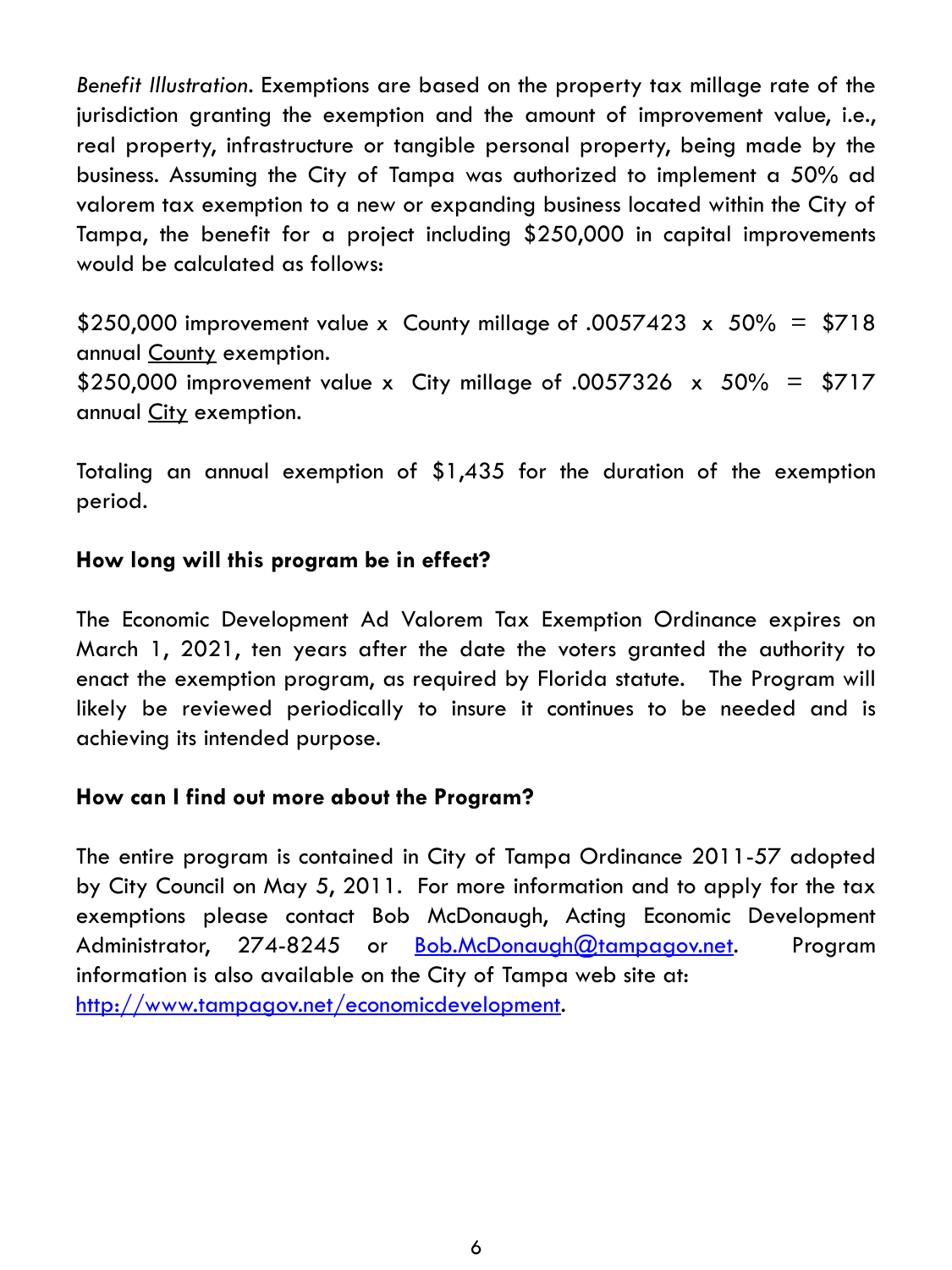# City of Tampa Economic Development Ad Valorem Tax Exemption Program Exemption Criteria

| <b>Tier</b>                                                                                    | <b>Number of New Jobs</b>                                                                                                                                                                                                                                                                           | Aggregate<br><b>Average Annual</b><br><b>Wage or Capital</b><br>Investment per<br>iob                                                                                | <b>Period</b> | <b>Maximum</b><br><b>Exemption</b> |
|------------------------------------------------------------------------------------------------|-----------------------------------------------------------------------------------------------------------------------------------------------------------------------------------------------------------------------------------------------------------------------------------------------------|----------------------------------------------------------------------------------------------------------------------------------------------------------------------|---------------|------------------------------------|
| One                                                                                            | 10 or more Full-Time Equivalent<br><b>Employees in manufacturing</b><br>jobs; or 25 or more Full-Time<br><b>Equivalent Employees where the</b><br><b>Business's Sales Factor is less</b><br>than 50%; or 50 or more Full-Time<br><b>Equivalent Employees in office</b><br>jobs if a New Business.   | 115% of the<br><b>Average Annual</b><br><b>Wage or Capital</b><br><b>Investment</b><br>exceeding<br>\$200,000 per Full-<br><b>Time Equivalent</b><br><b>Employee</b> | 5 Years       | 50%                                |
| <b>BONUS-</b><br>Enterprise Zone,<br>Brownfield Area,<br>or Community<br>Redevelopment<br>Area | 10 or more Full-Time Equivalent<br>Employees in manufacturing jobs; or<br>25 or more Full-Time Equivalent<br><b>Employees where the Business's</b><br>Sales Factor is less than 50%; or 50<br>or more Full-Time Equivalent<br>Employees in office jobs if a New<br>Business.                        | 100%                                                                                                                                                                 | 5 Years       | 75%                                |
| <b>Two</b>                                                                                     | 30 or more Full-Time Equivalent<br><b>Employees in manufacturing</b><br>jobs; or 75 or more Full-Time<br><b>Equivalent Employees where the</b><br><b>Business's Sales Factor is less</b><br>than 50%; or 100 or more Full-<br><b>Time Equivalent Employees in</b><br>office jobs if a New Business. | 115% of the<br><b>Average Annual</b><br><b>Wage or Capital</b><br><b>Investment</b><br>exceeding<br>\$200,000 per Full-<br><b>Time Equivalent</b><br><b>Employee</b> | 7 Years       | 50%                                |
| <b>BONUS-</b><br>Enterprise Zone,<br>Brownfield Area,<br>or Community<br>Redevelopment<br>Area | 30 or more Full-Time Equivalent<br>Employees in manufacturing jobs; or<br>75 or more Full-Time Equivalent<br><b>Employees where the Business's</b><br>Sales Factor is less than 50%; or<br>100 or more Full-Time Equivalent<br>Employees in office jobs if a New<br>Business.                       | 100%                                                                                                                                                                 | 7 Years       | 75%                                |
| <b>Three</b>                                                                                   | 90 or more Full-Time Equivalent<br><b>Employees in manufacturing</b><br>jobs; or 100 or more Full-Time<br><b>Equivalent Employees where the</b><br><b>Business's Sales Factor is less</b><br>than 50%; or 200 or more Full-<br>Time Equivalent Employees in<br>office jobs if a New Business.       | 150%                                                                                                                                                                 | 10 Years      | 50%                                |
| <b>BONUS-</b><br>Enterprise Zone,<br>Brownfield Area,<br>or Community<br>Redevelopment<br>Area | 90 or more Full-Time Equivalent<br>Employees in manufacturing jobs; or<br>100 or more Full-Time Equivalent<br><b>Employees where the Business's</b><br>Sales Factor is less than 50%; or<br>200 or more Full-Time Equivalent<br>Employees in office jobs if a New<br>Business.                      | 100%                                                                                                                                                                 | 10 Years      | 75%                                |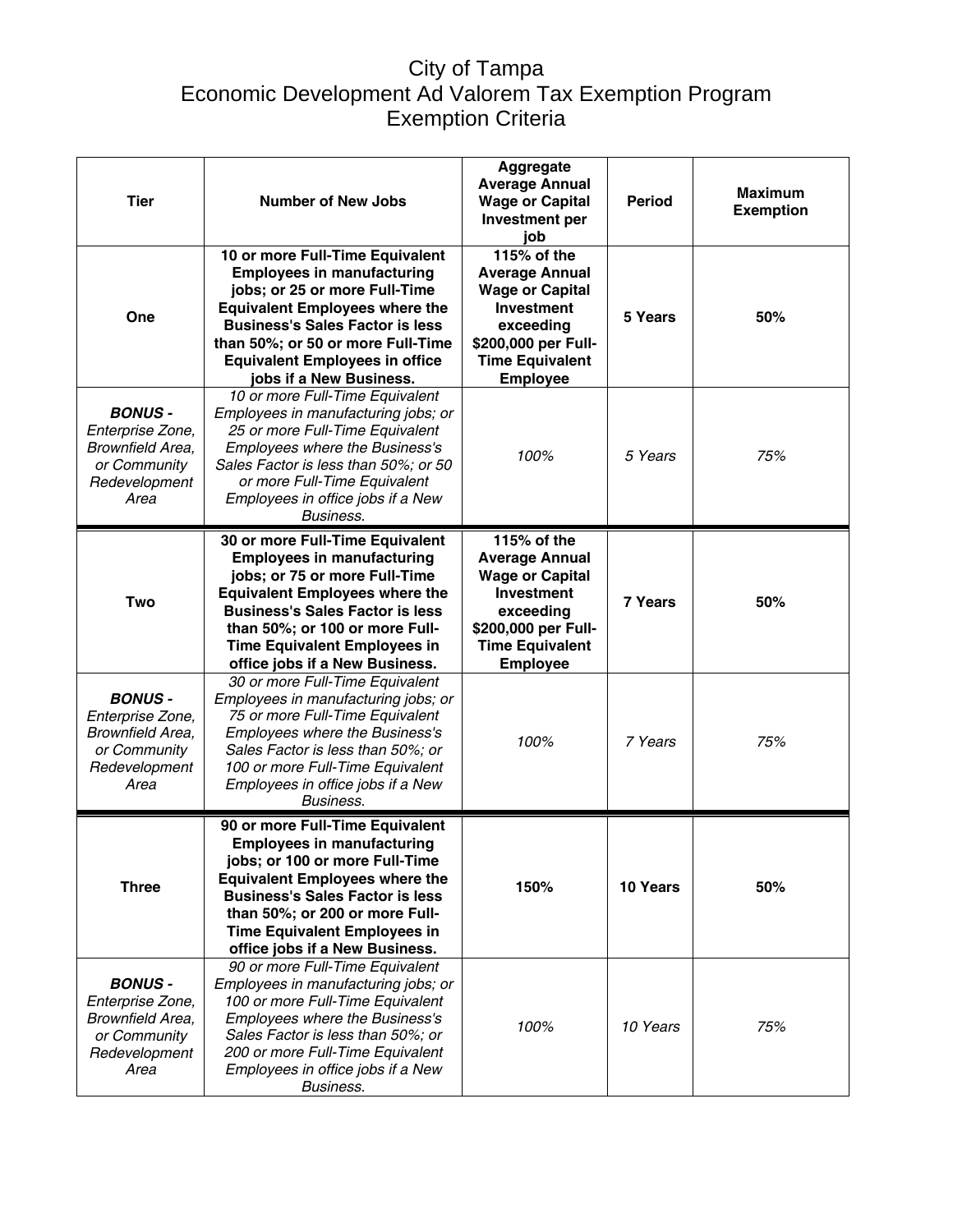### ORDINANCE NO. 2011 -  $57$

AN ORDINANCE OF THE ClTY OF TAMPA, FLORIDA, ESTABLISHING AN EXEMPTION FROM CERTAIN AD VALOREM TAXATION FOR CERTAIN NEW BUSINESSES AND EXPANSIONS OF EXISTING BUSINESSES; PROVIDING A SHORT TITLE; PROVIDING FOR ENACTMENT AUTHORITY; PROVlDlNG FINDINGS OF FACT; PROVIDING FOR DEFINITIONS OF TERMS; PROVIDING FOR THE ESTABLISHMENT OF AN ECONOMIC DEVELOPMENT AD VALOREM TAX EXEMPTION; PROVlDlNG FOR AN APPLICATION FOR AN EXEMPTION; PROVIDING FOR THE ClTY COUNCIL AND THE MAYOR'S CONSIDERATION OF SUCH APPLICATION; PROVIDING FOR NO APPLICATION FEES; PROVIDING FOR CONTINUING PERFORMANCE; PROVIDING FOR ClTY COUNCIL REVOCATION OF EXEMPTION; PROVIDING FOR APPLICABILITY; PROVIDING FOR SEVERABILITY; PROVIDING FOR A SUNSET DATE; PROVIDING AN EFFECTIVE DATE.

WHEREAS, the City of Tampa believes that local governments should support economic growth by providing an incentive for employment opportunities that will lead to the improvement of the quality of life of the residents of The City of Tampa (the "City"), and the positive expansion of the economy; and

WHEREAS, to this end, the Mayor and the City Council desire to offer ad valorem tax exemptions to new businesses relocating to the City and to expansions of businesses already situated in the City; and

WHEREAS, the granting of ad valorem tax exemptions to such businesses will provide the City with an additional economic development incentive which will enhance the ability of the City to be competitive when trying to encourage new business development in the City and retain local businesses with planned expansions; and

WHEREAS, such exemptions are authorized pursuant to Article VII, Section 3, of the Constitution of the State of Florida and Section 196.1995, Florida Statutes, upon the successful passage of a referendum; and

E2011-8CH24

 $\mathbf{1}$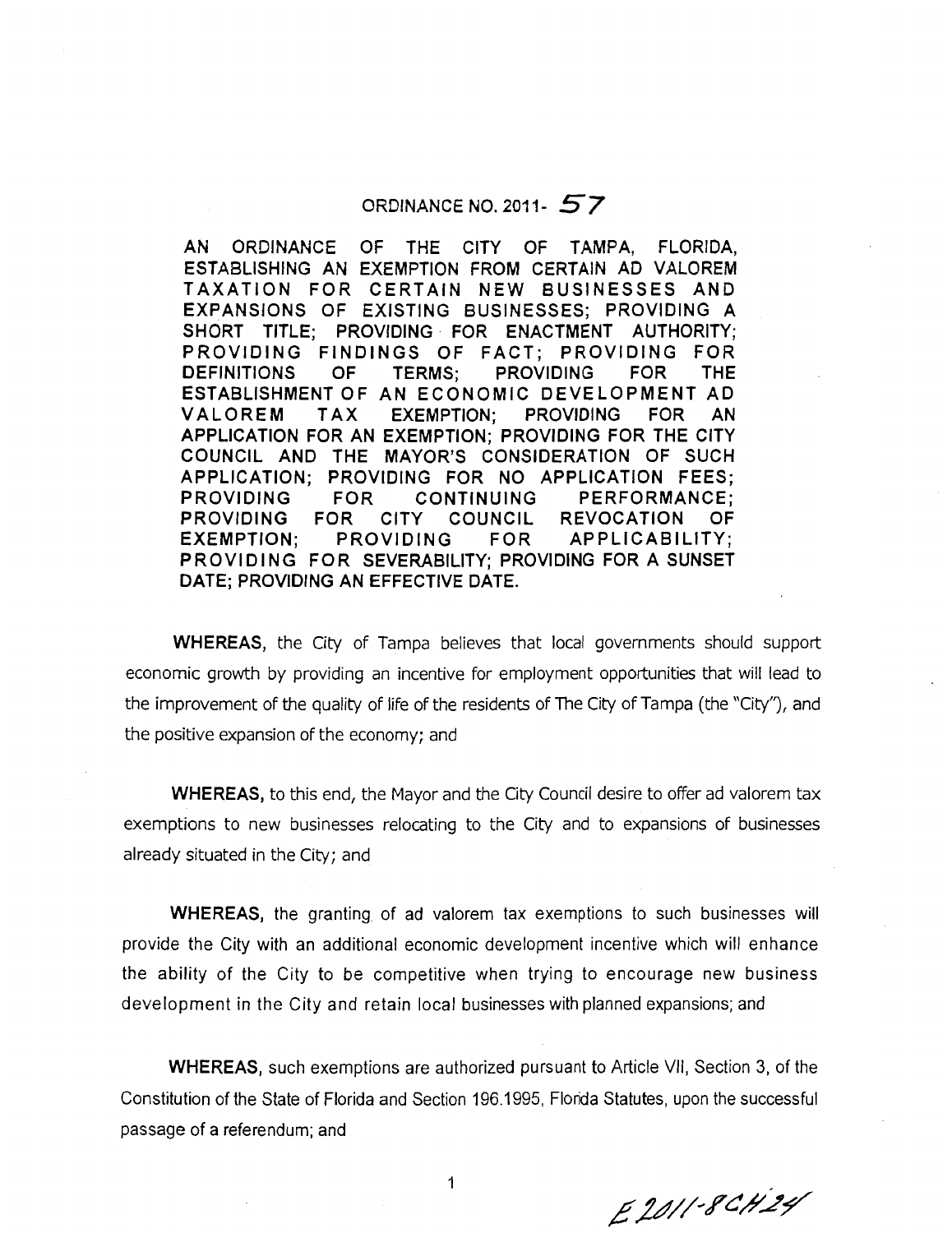**WHEREAS,** the electors of the City have authorized the granting of ad valorem tax exemptions by the successful passage of a referendum held on March 1, 2011;

### **NOW, THEREFORE, BE IT ORDAlNED BY THE ClTY COUNCIL OF THE ClTY OF TAMPA, THAT:**

**SECTION 1. TITLE.** This Ordinance shall be known as the "City of Tampa Economic Development Ad Valorem Tax Exemption Ordinance."

**SECTION 2. ENACTMENT AUTHORITY.** Article VII, Section 3, of the Constitution of the State of Florida and Section 196.1995, Florida Statutes, empower the City to grant Economic Development Ad Valorem Tax Exemptions to New Businesses and Expansions of Existing Businesses after the electors of the City, voting on the question in a referendum, authorize such exemptions. In a referendum held on March 1, 2011, the electors of the City of Tampa authorized the City to grant Economic Development Ad Valorem Tax Exemptions.

#### **SECTION 3. FINDINGS OF FACT.**

**(A)** It is a recognized function of local government to promote economic development within its jurisdiction by providing financial incentives that will encourage new businesses to relocate within its jurisdiction and existing businesses to expand, thereby creating employment opportunities that will benefit the entire community.

(8) The current economic climate has resulted in a high unemployment rate in the Gty, impacting the qualrty of life for the cib'zens of the Gty and the sustainability of local businesses.

(C) In order to ensure that applications for Economic Development **Ad** Valorem Tax Exemptions are considered in a non-arbitrary and non-discriminatory manner, it is necessary to establish guidelines that further the City's economic development policy to assist the Adminisbation in making its determinations.

(D) The City determines that the granting of Economic Development Ad Valorem Tax Exemptions to new businesses locating in the City and to existing businesses expanding in the City as provided in this Ordinance will promote and strengthen the local economy which will enhance the health, safety and wdfare of the atizens of the Gty, which action is in the best interest of the Gty and serves a public purpose.

 $\overline{2}$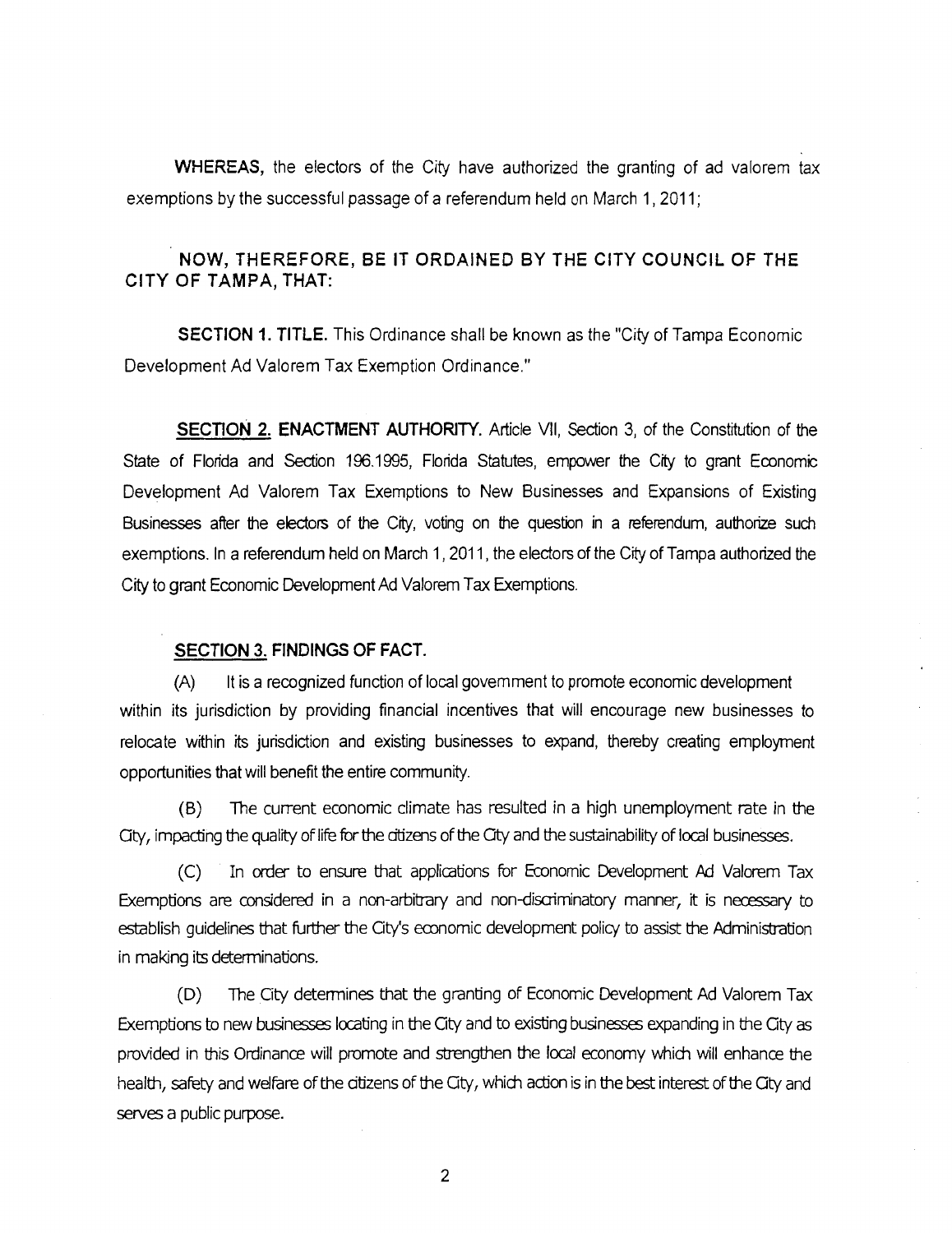SECTION **4. DEFINITIONS.** The following worrls, phrases and terms shall have the meanings set forth below. Except where indicated otherwise such words, phrases and terms shall have the same meanings attributed to them in the Florida Statutes and the Florida Administrative Code as amended from time to time:

**"Applicant"** means any person, firm, partnership or corporation who files an Application with the City seeking an Exemption.

"**Application**" means a written application for an Exemption on the form prescribed by the Department, together with any supplemental form prescribed by the Mayor and any additional information requested by the Mayor.

**"Average Annual Employment"** means the sum of the number of Full-Time Equivalent Employees as of the last day of each month of the preceding calendar year divided by twelve (12).

**"Average Annual Private Sector Wage"** means the lesser of the average annual private sector wage throughout the State of Florida, the MSA or Hillsborwgh County.

**"Average Annual Wage"** means the sum of the Wages paid to Full-Time Equivalent Employees induded in the Avemge Annual Employment, divided by the Avemge Annual Employment

**"Brownfield Area"** means an area designated as a brownfield area pursuant to Sedon 376.80, Florida Statutes.

**"Business"** means any activity engaged in by any person, firm, partnership, corporation, or other business organization or entity, with the object of private or public gain, benefit, or advantage, either direct or indirect.

**"Capital Investment"** means any expenditure for an Expansion of an Existing Business or a New Business to be located in the City which can be capitalized under generally accepted accounting principles.

**"City"** means the Crty of Tampa, Florida.

**"City Council"** means the City Council of the Clty of Tampa, Florida.

**"Community Rede~?loptnentAgency'~ means the Community Redevelopment** Agency& **the City of Tampa;** public agency created pursuant to Section 163.357, Florida Statutes.

**"Community Redevelopment Area"** means an area designated as a community redevelopment area pursuant to Part Ill, Chapter 163, Florida Statutes.

**"Department"** means the Florida Department of Revenue.

**"Economic Development Ad Valorem Tax Exemption" or "Exemption"** means an ad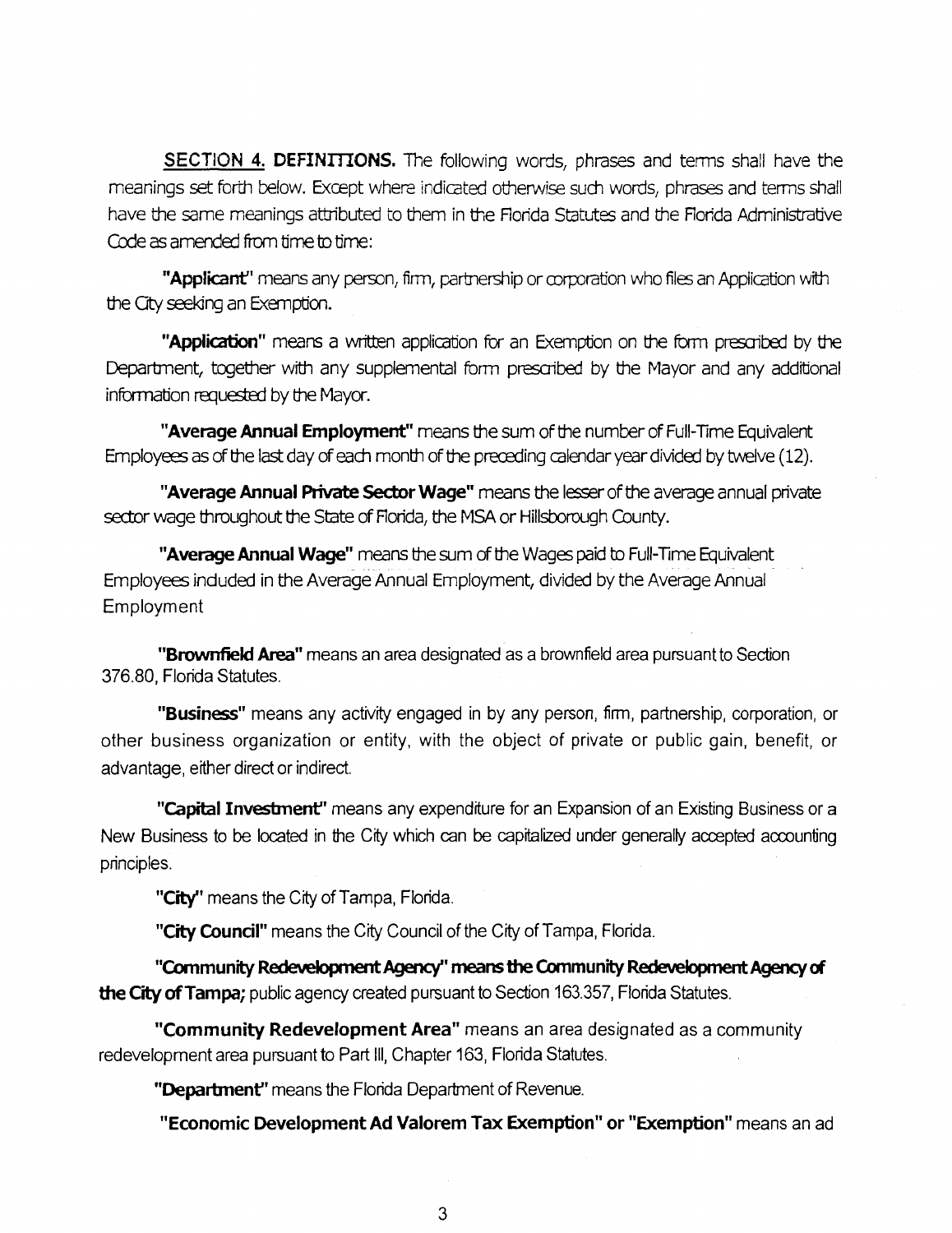valorem tax exemption granted by the City in its sole and absolute discretion to a Qualified Business pursuant to this Ordinance as authorized by Article VII, Section 3 of the Constitution of the State of Florida and Section 1 96.1995, Florida Statutes.

**"Enterprise Zone"** means an area designated as an enterprise zone pursuant to Section 290.0065, Florida Statutes.

**"Exemption Criteria"** means the criteria to be applied by the City in making its determination as to whether to grant an Exemption, as provided for in Subsection 7(D) of this Ordinance.

### **"Expansion of an Existing Business"** mears:

(A) 1. A business establishing 10 or more jobs to employ 10 or more full-lime employees in this city, which manufactures, processes, compounds, fabricates, or produces for sale items of tangible personal property at a fixed location and which amprises an indusbial or manuhcturing plant; or

2. A business establishing 25 or more jobs to employ 25 or more full-time employees in this city, the sales factor of which for the facility with respect to which it requests an Exemption is less than 0.50 for each year the Exemption is daimed; provided that such business increases operations on a site co-located with a commercial or industrial operation owned by the same business, resulting in a net increase in employment of not less than 10 percent or an increase in productive output of not less than 10 percent.

(8) Any business located in an Enterprise Zone or Brownfield **Area** that increases operations on a site  $\infty$ -located with a commercial or industrial operation owned by the same business.

**"Full-Time Equivalent Employee"** means a person who is employed by a Business that works at least 35 hours per week and is eligible to receive benefits, including health benefits, through their employer, subject to any eligible vesting periods.

**"Goods"** means all personal property when purchased primarily for personal, family, or household use, but not including personal property sold for commercial or industrial use.

**"High Value Business"** means an Expansion of an Existing Business or a New Business that is expected to have a significant economic impact as a result of the number of its Full-Time Equivalent Employees, its Average Annual Wage, the Capital Investment in the Business, or additional jobs subsequently created as a result of such Business.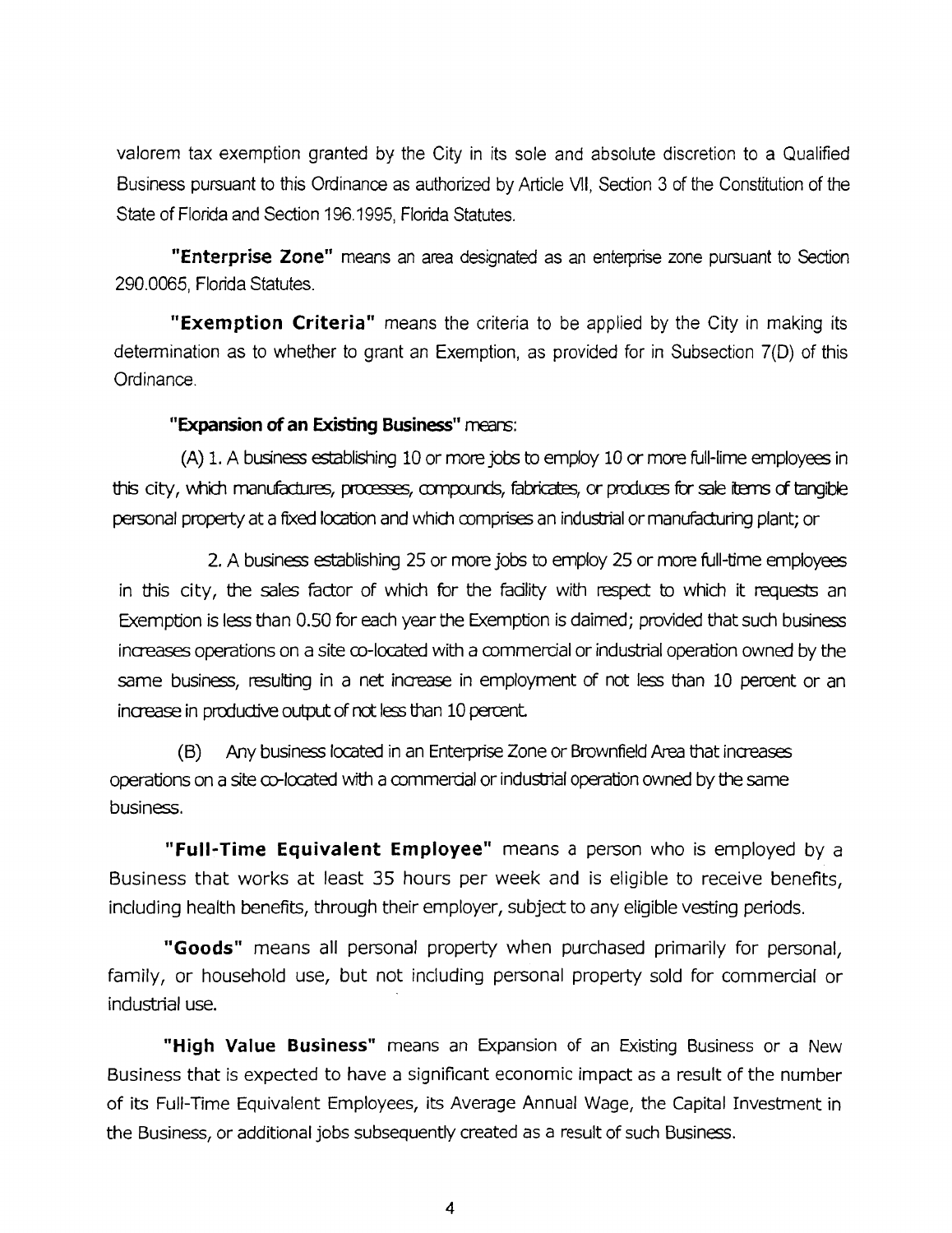**"Improvements"** means physical changes made to raw land, and structures placed on or under the land surface, including all Tangible Personal Property acquired to facilitate an Expansion of an Existing Business provided that the Tangible Personal Property is added or increased on or after the day an ordinance specifically granting a Business an Exemption is adopted. However, Tangible Personal Property acquired to replace existing property shall not be considered to facilitate a business expansion.

**"Mayor"** means the chief administrative officer of the CTP(, or the Mayor's designee.

**"Metropolitan Statistical Area" or "MSA"** means a geographical region with a relatively high population density at its core and close economic ties throughout the area. For purposes of this Ordinance, the MSA includes Hillsborough, Hernando, Pasco and Pinellas Counties.

### **"New Business"** means:

(A) 1. A business establishing 10 or more jobs to employ 10 or more full-time employees in this state and city, which manufactures, processes, compounds, fabricates, or produces for sale items of tangible personal property at a fixed location and which comprises an industrial or manufacturing plant;

2. A business establishing 25 or more jobs to employ 25 or more full-time employees in this state and city, the sales factor of which for the facility with respect to which it requests an Exemption is less that 0.50 for each year the Exemption is claimed; or

3. An office space in this city owned and used by a corporation newly domiciled in this state and city; provided such office space houses 50 or more full-time employees of such corporation; provided that such business or office first begins operation on a site clearly separate from any other commercial or industrial operation owned by the same business.

@ Any business located in an Enterprise Zone or Brownfield Area that first begins operation on a site clearly separate from any other commercial or industrial operation owned by the same business.

 $(C)$  A business that is situated on property annexed into a municipality and that, at the time of the annexation, is receiving an Exemption from the County.

**"Qualified Business"** means a business that is a high value business or target industry business.

5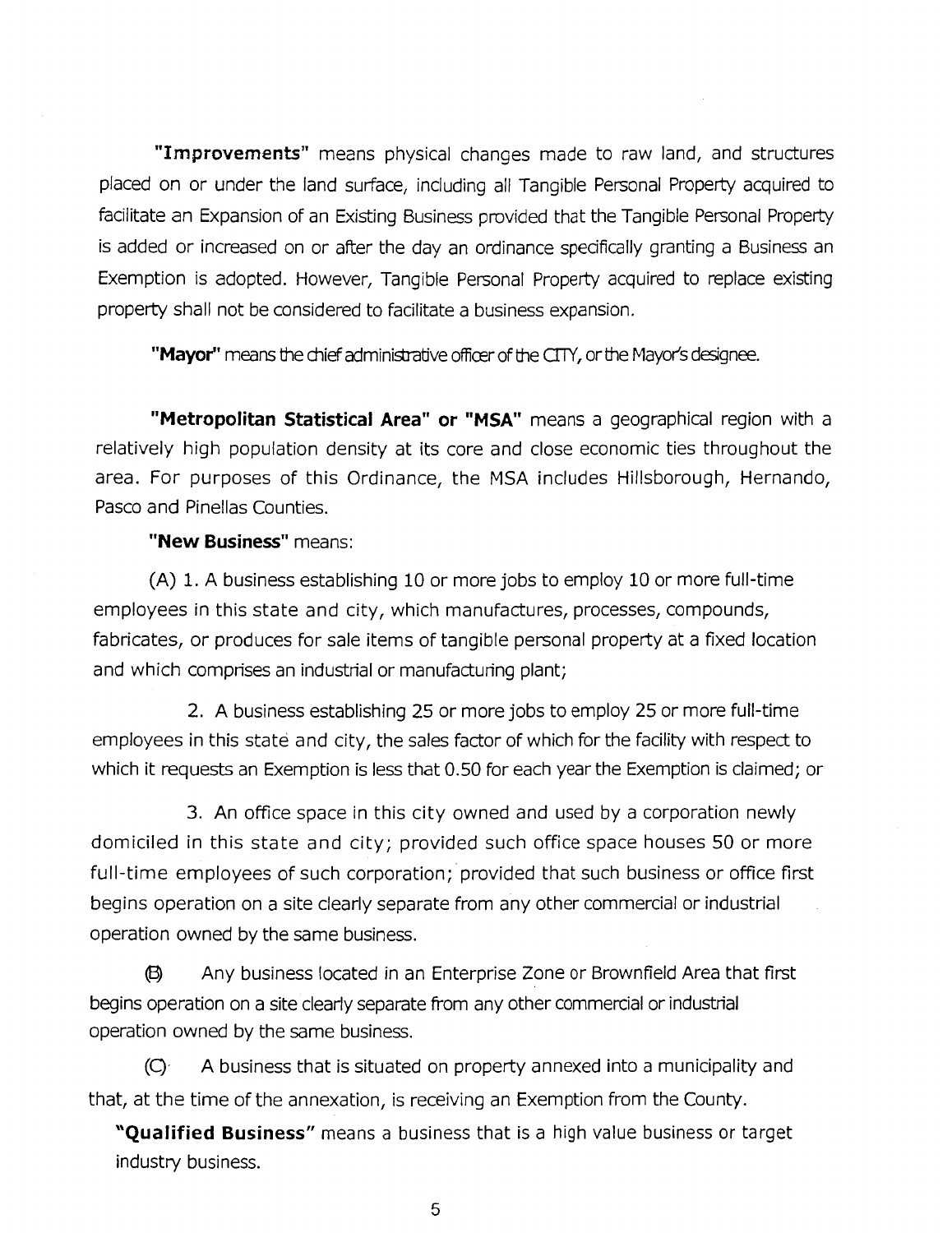**"Sales Factor"** means a fraction, the numerator of which is the total sales of the taxpayer in this state during the taxable year or period and the denominator of which is the total sales of the taxpayer everywhere during the taxable year or period.

**"Tangible Personal Property"** shall have the meaning set forth in Section 192.001(11)(d), Florida Statutes.

**"Target Industry Business"** means an Expansion of an Existing Business or a New Business that is engaged in a Business designated as a target industry business pursuant to Section 288.106, Florida Statutes.

**"Wages"** means all compensation including salaries, bonuses, commissions and the value of exercised stock options subject to federal income tax, but excluding fringe benefits; provided, stock options shall be included in the calculation of wages in a manner consistent with the program established pursuant to Section 288.106, Florida Statutes.

# SECTION **5.** ESTABLISHMENT OF ECONOMIC DEVELOPMENT AD VALOREM TAX EXEMPTION.

(A) Incentive. There is herein established an Economic Development Ad Valorem Tax Exemption for ad valorem taxes levied by the City. The Exemption is a local option tax incentive for a Qualified Business which may be granted or refused at the sole and absolute discretion of the City.

(B) Ineligible Improvements. The Exemption shall not accrue to Improvements made by or for the use of a Qualified Business when such lmprovements have been included on the tax rolls prior to the effective date of an ordinance specifically granting a Business an Exemption.

(C) Eligible Improvements. At the sole and absolute discretion of the City, and except as otherwise provided for in this Ordinance, the Exemption may be granted for up to 100 percent of the assessed value of all lmprovements made by or for the use of a qualifying New Business and of all Tangible Personal Property of such New Business, or up to 100 percent of the assessed value of all added lmprovements made to facilitate the qualifying Expansion of an Existing Business and of the net increase in all Tangible Personal Property acquired to facilitate such Expansion of an Existing Business, provided that the lmprovements are made or the Tangible Personal Property is added or increased on or after the day the Ordinance

6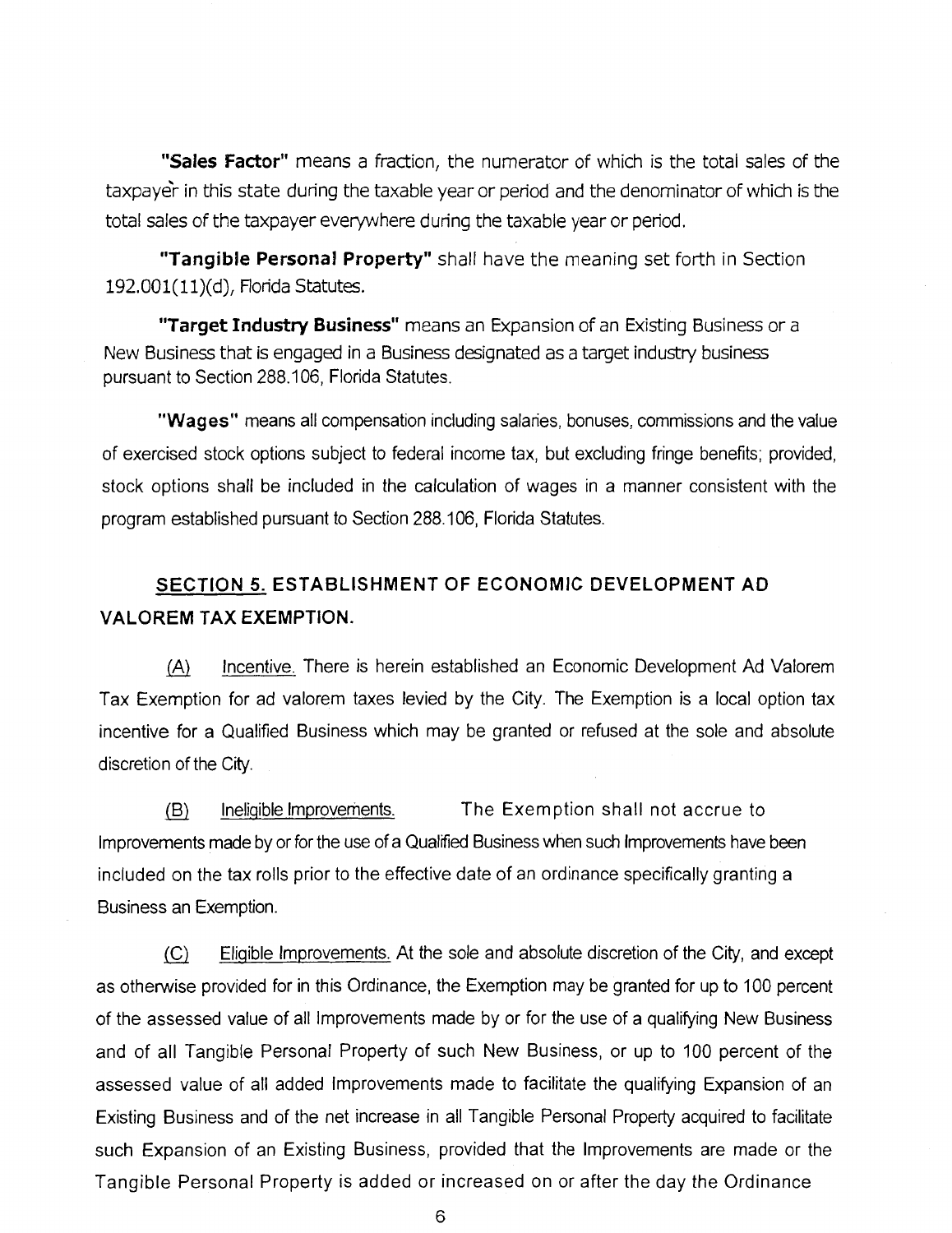specifically granting an Exemption is adopted. Property acquired to replace existing property shall not be considered to facilitate a business expansion.

(D) Land. No exemption shall be granted for the land upon which a New Business or an Expansion of an Existing Business is to be located.

(E) Exemption. Except as otherwise provided for in this Ordinance, the Exemption may be for a period of up to 10 years from the date the City adopts the ordinance specifically granting an Exemption.

(F) Taxes Applicable. The Exemption shall apply only to taxes levied by the City. The exemption shall not apply to taxes levied by the County, school district, or water management district, or to taxes levied for the payment of bonds or taxes authorized by a vote of the electors pursuant to Section 9(b) or 12, Article VII of the Florida Constitution.

(G) Maximum Amount of Annual Exemptions. Notwithstanding any other provision of this Ordinance, the Exemptions granted by the City for each fiscal year shall not result in an estimated aggregate annual amount of forgone ad valorem tax revenues in excess of Two Million Dollars (\$2,000,000.00) or such other amount approved by a supermajority vote of the City Council, which amount shall be calculated based on the Property Appraiser's estimates on the revenue lost to the City during the then particular fiscal year by virtue of Exemptions previously granted plus Exemptions under consideration in such particular fiscal year.

# **SECTION 6. APPLICATION FOR EXEMPTION.**

(A) Amlication. Any eligible person, firm, partnership or arporation which desires an Exemption shall file with the Gty a written Application. The Application must be filed no later than (A) Application. Any eligible person, firm, particle exemption shall file with the City a written Application. The<br>March 1<sup>st</sup> of the yearthe Exemption is desired totake effect.

(B) Review. Upon submittal of the Application, the City shall review it and, within 10 days of submission, notify the Applicant of any facial defidendes. Complete Applications shall be scheduled for a public hearing before the City Counal no later than forty-five (45) days following receipt by the Gty of the Property Appraisers report provided for in this Ordinance. The Applicant shall be notified of the date and time of the public hearing.

(C) Aqreement. As a condition to receiving an Exemption, a Business will be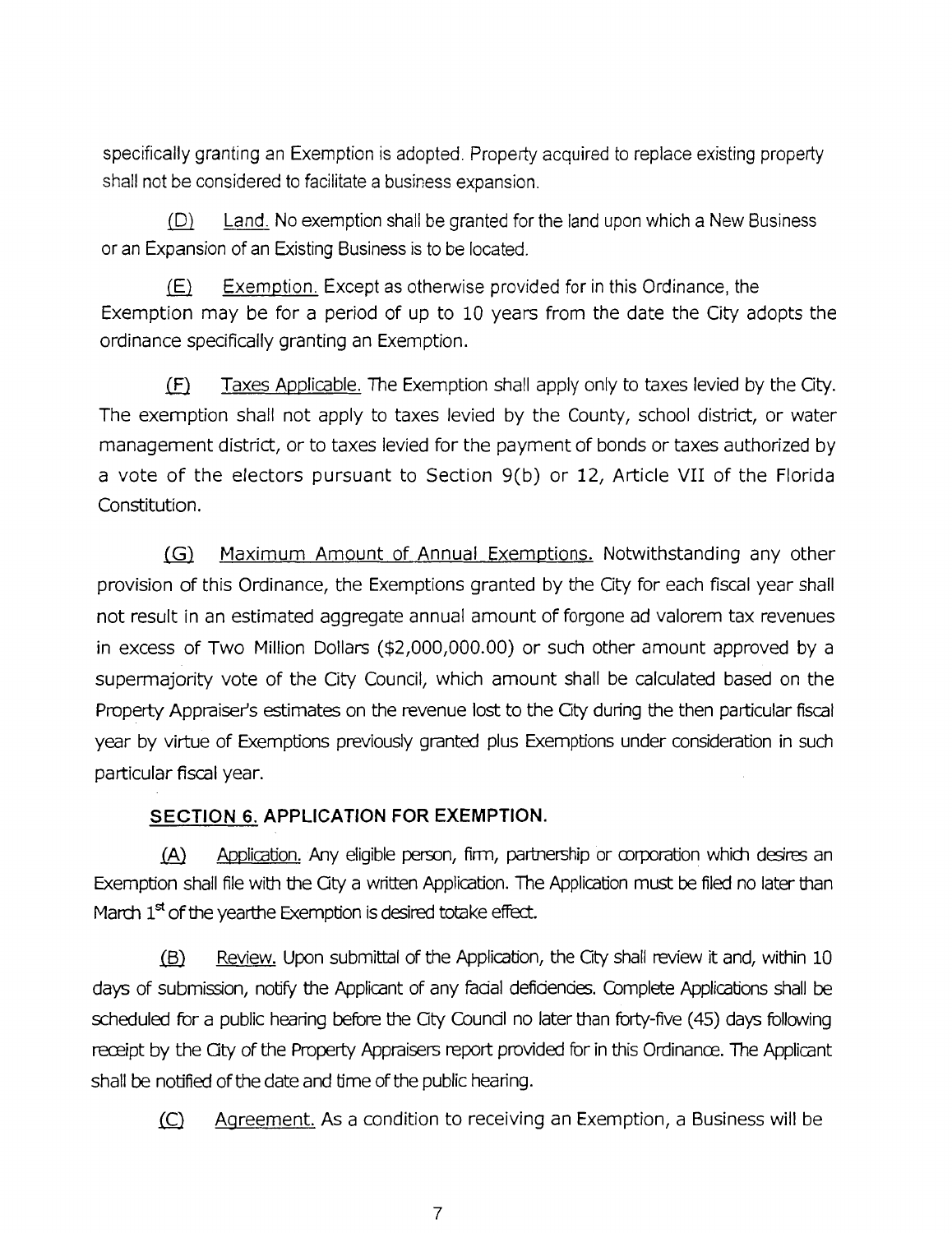required to enter into an agreement with the City to ensure that the Business satisfies all requirements associated with the granting and continuation of the Exemption.

(D) Community Redevelopment Agency. If a New Business is locating to, or an Expansion of an Existing Business is occurring in, a Community Redevelopment Area, the Community Redevelopment Agency of the City of Tampa ("CRA") shall be provided a copy of the Application for review and comment. Input from the CRA will be considered by the City Council in deciding whether an Exemption is to be granted. Should the CRA object to the granting of an Exemption, the CRA must submit an objection in writing to the City Council for its consideration.

(E) Additional Submission Requirements. An Application for an Exemption shall be submitted in advance of any necessary permit application changing the future land use or changing zoning. In the case of existing sites or facilities where adequate zoning and future land use is in place, an Application shall be submitted prior to permits regarding building occupancy submittals.

# **SECTION 7. CITY COUNCIL CONSIDERATION OF APPLICATIONS.**

(A) Property Appraiser Review and Report. Before the City Council takes action on an Application, a copy of the Application, once deemed complete, shall be delivered to the Property Appraiser for review. After careful consideration of the Application, the Property Appraiser shall provide a report to the City which shall include the following:

1. The total revenue available to the City for the current fiscal year from ad valorem taxsources,oranestimateofsuchrevenueiftheactual total revenueavailablecannotbe determined;

2. The amount of any revenue lost to the *Gty* for the current fiscal year by virtue of Exemptions previously granted, or an estimate of such revenue if the actual revenue lost cannot be determined:

3. An estimate of the amount of revenue which would be lost to the City during the current fiscal year if the exemption applied for were granted had the property for which the Exemption is requested otherwisebeen subject totaxation; and

4. A determination as to whether the property for which an Exemption is requested is to be incorporated into a New Business or the Expansion of an Existing Business, or into neither, which determination the Property Appraiser shall also affix to the face of the Application. Upon request, the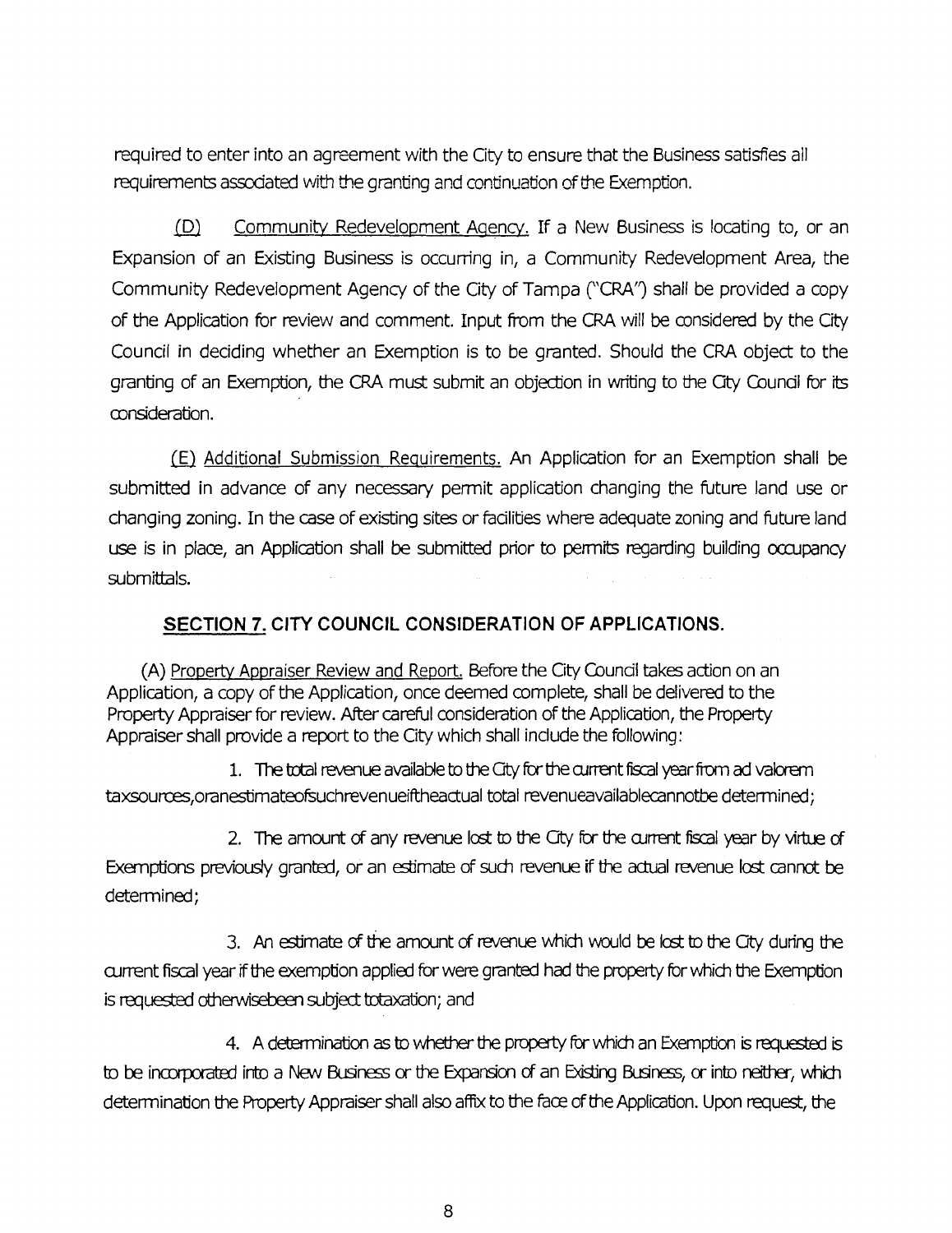Department will provide the Property Appraiser sudh information as it may have available to assist in making such determination.

(B) Eligibility Threshold. The threshold for eligibility is whether the Business meets the definition of a New Business or of an Expansion of an Existing Business as provided in this Ordinance.

 $(C)$  Ineligible Business. Any Business in violation of any federal, state, or local law or regulation, including but not limited to, environmental maters, will not be eligible for an Exemption.

(D) Exemption Criteria. In making its determination as to whether to grant an Exemption, the City shall apply the Exemption Criteria provided below; ; provided that the City, in its sole and absolute discretion, may deviate from the Exemption Criteria when considering Applications from a High Value Businesses if the City determines that such deviation is in the best interest of the City:

| Tier | <b>Number of New</b><br>Jobs                                                                                                                                                                                                                                                                                                                               | Average<br><b>Annual Wage</b><br>or Capital<br><b>Investment per</b><br>job                                                                                                             | Period  | <b>Maximum</b><br><b>Exemption</b> |
|------|------------------------------------------------------------------------------------------------------------------------------------------------------------------------------------------------------------------------------------------------------------------------------------------------------------------------------------------------------------|-----------------------------------------------------------------------------------------------------------------------------------------------------------------------------------------|---------|------------------------------------|
| One  | 10 or more Full-<br><b>Time Equivalent</b><br><b>Employees</b> in<br>manufacturing<br>jobs; or 25 or<br>more Full-Time<br><b>Equivalent</b><br><b>Employees where</b><br>the Business's<br><b>Sales Factor is</b><br>less than 50%; or<br>50 or more Full-<br><b>Time Equivalent</b><br><b>Employees</b><br>in<br>office jobs if a<br><b>New Business.</b> | 115% of the<br>Average<br><b>Annual Private</b><br><b>Sector Wage</b><br>or<br>Capital<br>Investment<br>exceeding<br>\$200,000<br>per Full-Time<br><b>Equivalent</b><br><b>Employee</b> | 5 Years | <b>50%</b>                         |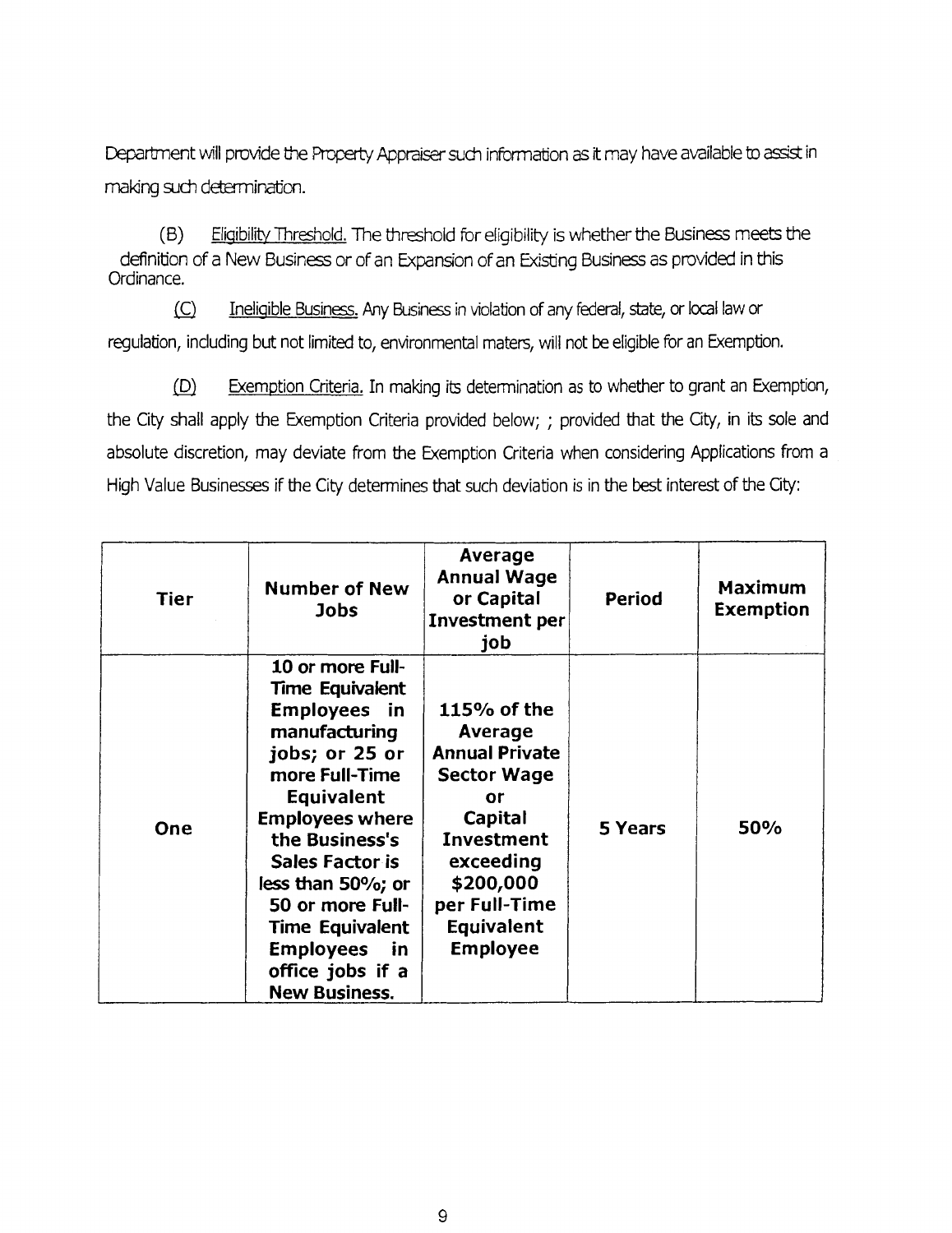| <b>BONUS</b><br>Enterprise                                                  | 10 or more Full-<br><b>Time Equivalent</b><br><b>Employees in</b><br>manufacturing                                                                         |      |         |     |
|-----------------------------------------------------------------------------|------------------------------------------------------------------------------------------------------------------------------------------------------------|------|---------|-----|
| Zone,<br><b>Brownfield</b><br>Area or<br>Community<br>Redevelopment<br>Area | jobs; or 25 or more<br>Full-Time<br>Equivalent<br><b>Employees where</b><br>the Business's<br>Sales Factor is less<br>than 50%; or 50 or<br>more Full-Time | 100% | 5 Years | 75% |

 $\ddot{\ast}$ 

 $\ddot{\bullet}$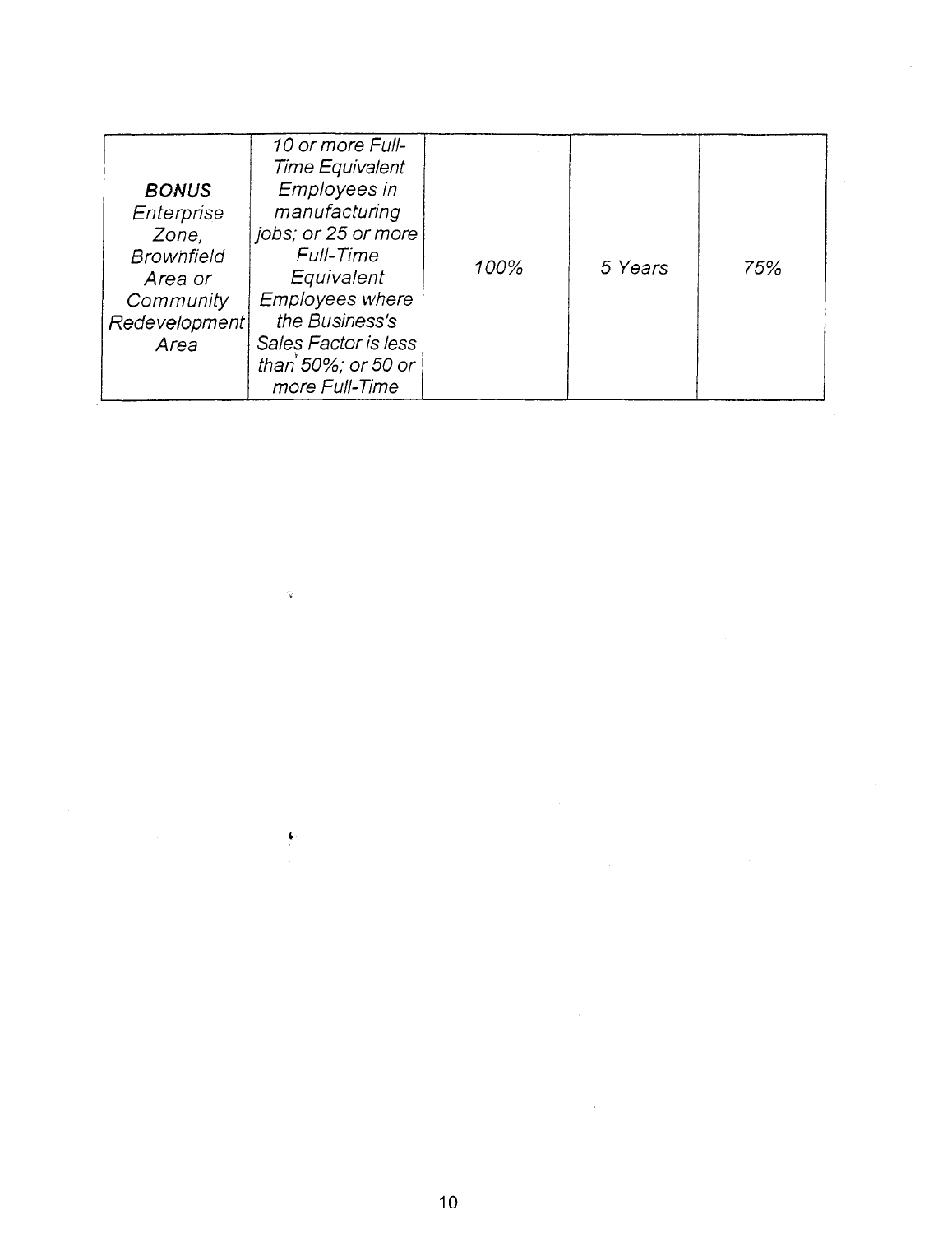|                                                                                                           | Equivalent<br>Employees in office<br>jobs if a New<br>Business.                                                                                                                                                                                                                                                                                   |                                                                                                                                                                                                         |                |            |
|-----------------------------------------------------------------------------------------------------------|---------------------------------------------------------------------------------------------------------------------------------------------------------------------------------------------------------------------------------------------------------------------------------------------------------------------------------------------------|---------------------------------------------------------------------------------------------------------------------------------------------------------------------------------------------------------|----------------|------------|
| Two                                                                                                       | 30 or more Full-<br><b>Time Equivalent</b><br><b>Employees in</b><br>manufacturing<br>jobs; or 75 or<br>more Full-Time<br>Equivalent<br><b>Employees where</b><br>the Business's<br><b>Sales Factor is</b><br>less than 50%; or<br>100 or more Full-<br><b>Time Equivalent</b><br><b>Employees in</b><br>office jobs if a<br><b>New Business.</b> | $115%$ of the<br><b>Average</b><br><b>Annual Private</b><br><b>Sector Wage</b><br>or<br><b>Capital</b><br>Investment<br>exceeding<br>\$200,000<br>per Full-Time<br><b>Equivalent</b><br><b>Employee</b> | <b>7 Years</b> | <b>50%</b> |
| <b>BONUS</b><br>Enterprise<br>Zone,<br><b>Brownfield</b><br>Area or<br>Community<br>Redevelopment<br>Area | 30 or more Full-<br>Time Equivalent<br>Employees in<br>manufacturing<br>jobs; or 75 or more<br>Full-Time<br>Equivalent<br>Employees where<br>the Business's<br>Sales Factor is less<br>than 50%; or 100<br>or more Full-Time<br>Equivalent<br>Employees in office<br>jobs if a New<br><b>Business.</b>                                            | 100%                                                                                                                                                                                                    | 7 Years        | 75%        |
| <b>Three</b>                                                                                              | 90 or more Full-<br><b>Time Equivalent</b><br><b>Employees in</b><br>manufacturing<br>jobs; or 100 or<br>more Full-Time<br>Equivalent<br><b>Employees where</b><br>the Business's<br><b>Sales Factor is</b>                                                                                                                                       | 150%                                                                                                                                                                                                    | 10 Years       | 50%        |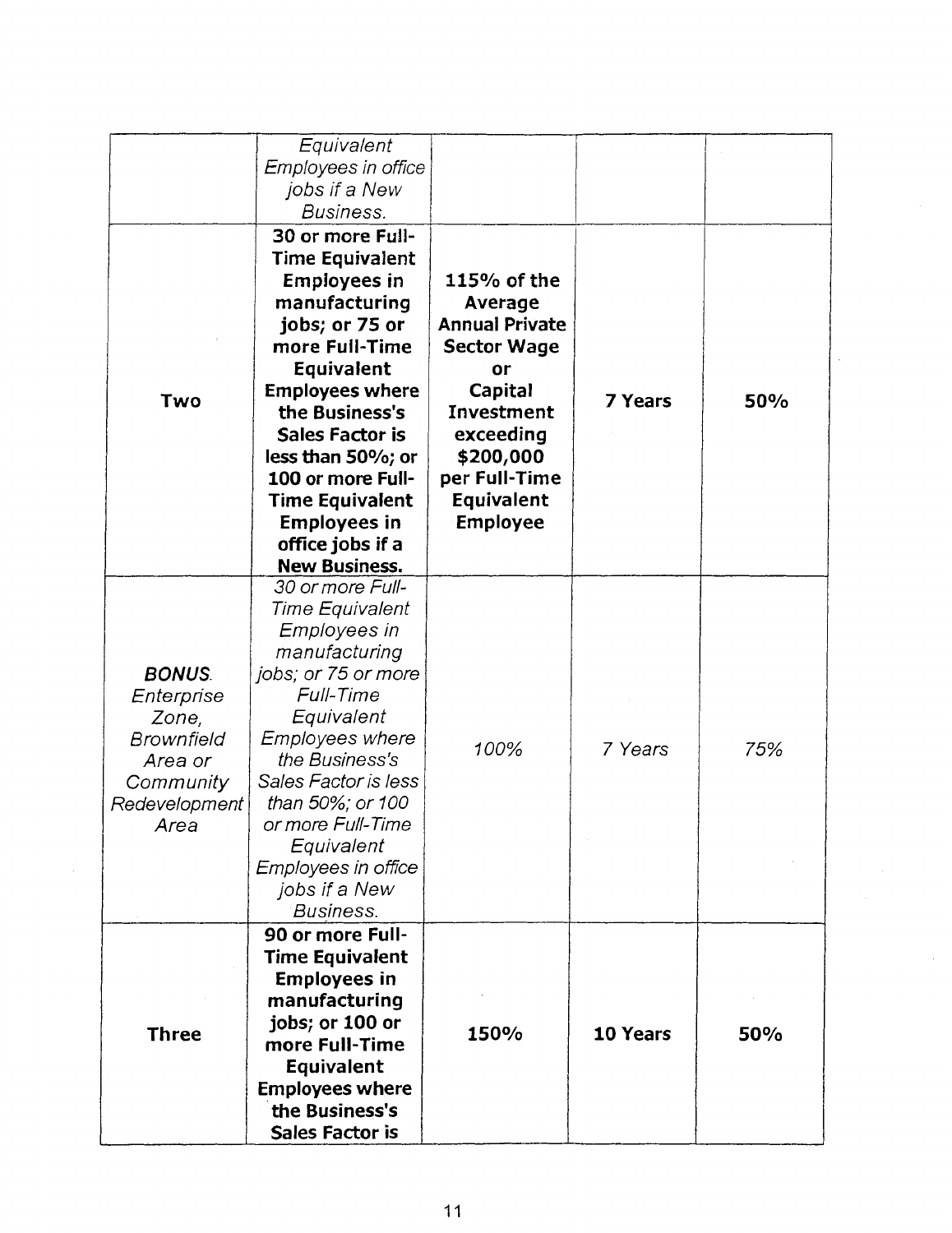|                                                                                                           | less than 50%; or<br>200 or more Full-<br><b>Time Equivalent</b><br><b>Employees in</b><br>office jobs if a<br><b>New Business.</b>                                                                                                                                                                            |      |          |     |
|-----------------------------------------------------------------------------------------------------------|----------------------------------------------------------------------------------------------------------------------------------------------------------------------------------------------------------------------------------------------------------------------------------------------------------------|------|----------|-----|
| <b>BONUS</b><br>Enterprise<br>Zone,<br><b>Brownfield</b><br>Area or<br>Community<br>Redevelopment<br>Area | 90 or more Full-<br>Time Equivalent<br><b>Employees in</b><br>manufacturing<br>jobs; or 100 or<br>more Full-Time<br>Equivalent<br>Employees where<br>the Business's<br>Sales Factor is less<br>than 50%; or 200<br>or more Full-Time<br>Equivalent<br>Employees in office<br>jobs if a New<br><b>Business.</b> | 100% | 10 Years | 75% |

(E) Citv Ordinance. After consideration of the Application, the Property Appraisers report, input from the CRA, if applicable, and such other information it deems relevant, and the application of the Exemption Criteria, the City may choose in its sole and absolute discretion to adopt an ordinance granting an Exemption to the Applicant. If the City decides to adopt such an ordinance, the ordinance shall be adopted in the same manner as any other general ordinance of the City, and shall include the following:

1. The name and address of the New Business or the Expansion of an Existing Business to which the Exemption is granted;

2. The name of the owners of the New Business or the Expansion of an Existing **Business:** 

3. The total amount of revenue available to *the* Ci from ad valorem tax sources for the current fiscal year, the total amount of revenue lost to the City for the current fiscal year by virtue of Exemptions currently in effect, and the estimated revenue loss to the City for the current fiscal year attributable to the Exemption of the business named in the ordinance;

4. The period of time for which the Exemption will remain in effect and the expiration date of the Exemption; and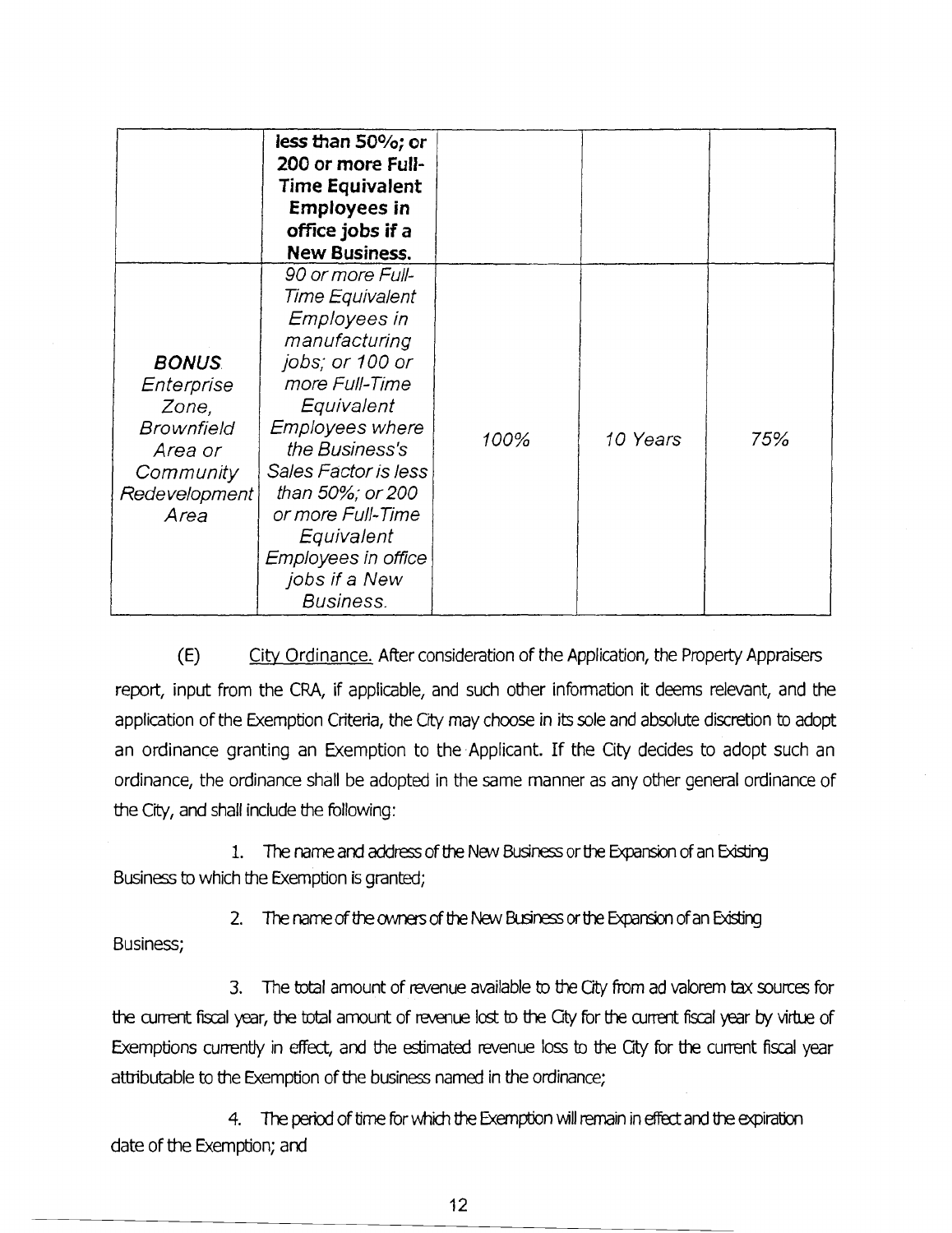5. A finding that the Business named in the crdinance meets the requirements of Sedicn 196.012(15) or (16), Florida Statutes.

Precedent; Standard for Consideration of Applications. No precedent shall be implied (F) or inferred by the granting of an Exemption. Each Application shall be considered by the City on a case by case basis, after considering the Property Appraisers report on the Application and the Exemption Criteria.

#### **SECTION 8. APPLICATION FEES.**

No fees shall be charged for processing Applications or any Exemption ordinance adopted by the Gty.

#### **SECTION 9. CONTINUING PERFORMANCE.**

(A) Change in Ownership.

1. The Business granted an Exemption shall be required to inform the City in writing within ten (10) days as to any changes in ownership of the Business granted an Exemption. Moreover, the transferee Business shall continue to comply with all Exemption requirements and shall assume in writing all of the obligations of the transferor Business provided for in the agreement required pursuant to Subsection 6(c) of this Ordinance.

2. Failure of the Business granted an Exemption to notify the City of any such changes in ownership is cause for revocation of the ordinance granting the Exemption, at the City's discretion.

**(B)** Annual Filings. The ability to receive an Exemption for the period granted shall be conditioned upon the Applicant's ability to maintain the Qualified Business throughout the entire period. The Applicant shall be required to submit an annual renewal statement and an annual report to the City on or before March  $1<sup>st</sup>$  of each year for which the Exemption was granted. The Applicant shall also timely comply with all filing required pursuant to Section 196.011, Florida Statutes.

1. The annual renewal statement shall certify that the information provided in the original Application has not changed.

2. The annual report shall provide a report on the status of the business,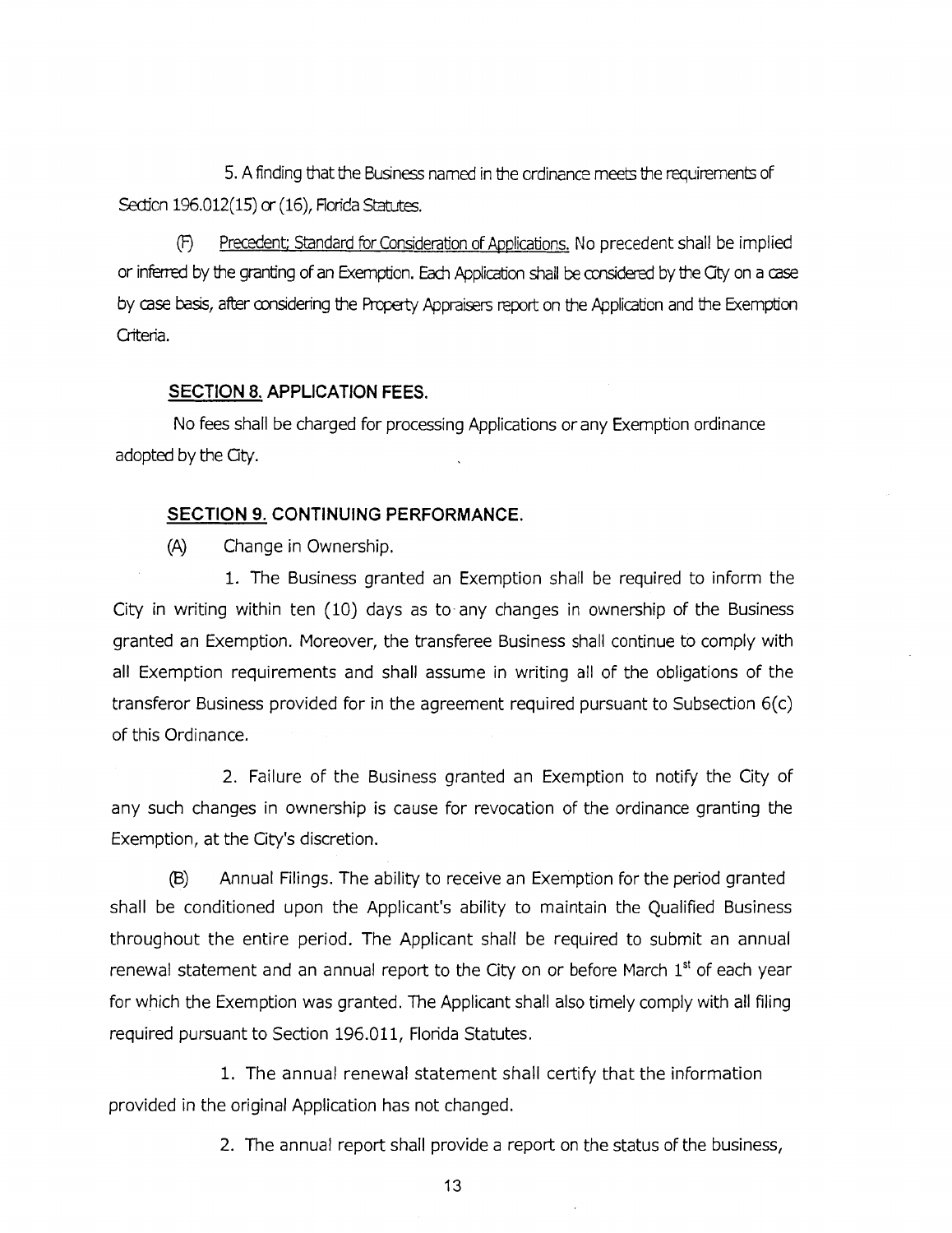evidencing satisfaction of the business maintenance and continued performance conditions set forth in the Application. The report shall be prepared in substantially the form approved by the City and shall contain such information as the City may reasonably deem necessary for the purpose of determining continuing performance by the Business of the conditions provided for in this Ordinance, the ordinance specifically granting the Business an Exemption and the representations made in the Application.

#### **SECTION 10. CITY REVOCATION.**

Should any Business granted an Exemption pursuant to this Ordinance fail to file the annual renewal statement and/or annual report on or before March 1<sup>st</sup> of each year the Exemption has been granted as required by this Ordinance, fail to continue to meet the definition of a New Business or an Expansion of an Existing Business, fail to timely inform the City of a change of ownership, fail to file a new Application upon any change in the information provided in the original Application, fail to fulfill any other representation made to the City during the Application process, and/or fail to comply with any other requirement provided for in this Ordinance, the City, may, upon thirty (30) days written notice to the respective Business, adopt an ordinance revoking the Exemption or take such other action with respect to the Exemption as it deems appropriate.

/A) Notification. Upon revocation, the City shall immediately notify the Property Appraiser.

**[B)** Recoverv of Taxes. If it is determined that a Business was not in fact entitled to an Exemption in any year for which the Business received an exemption, the City, Property Appraiser or Tax Collector shall be entitled to recover all taxes not paid on tangible personal property as a result of the Exemption, plus interest at the maximum rate allowed by law, plus all costs of collection, including, without limitation, reasonable attorney's fees.

/C) Reapplication. Nothing herein shall prohibit a Business from reapplying for an ad valorem tax exemption pursuant to state law.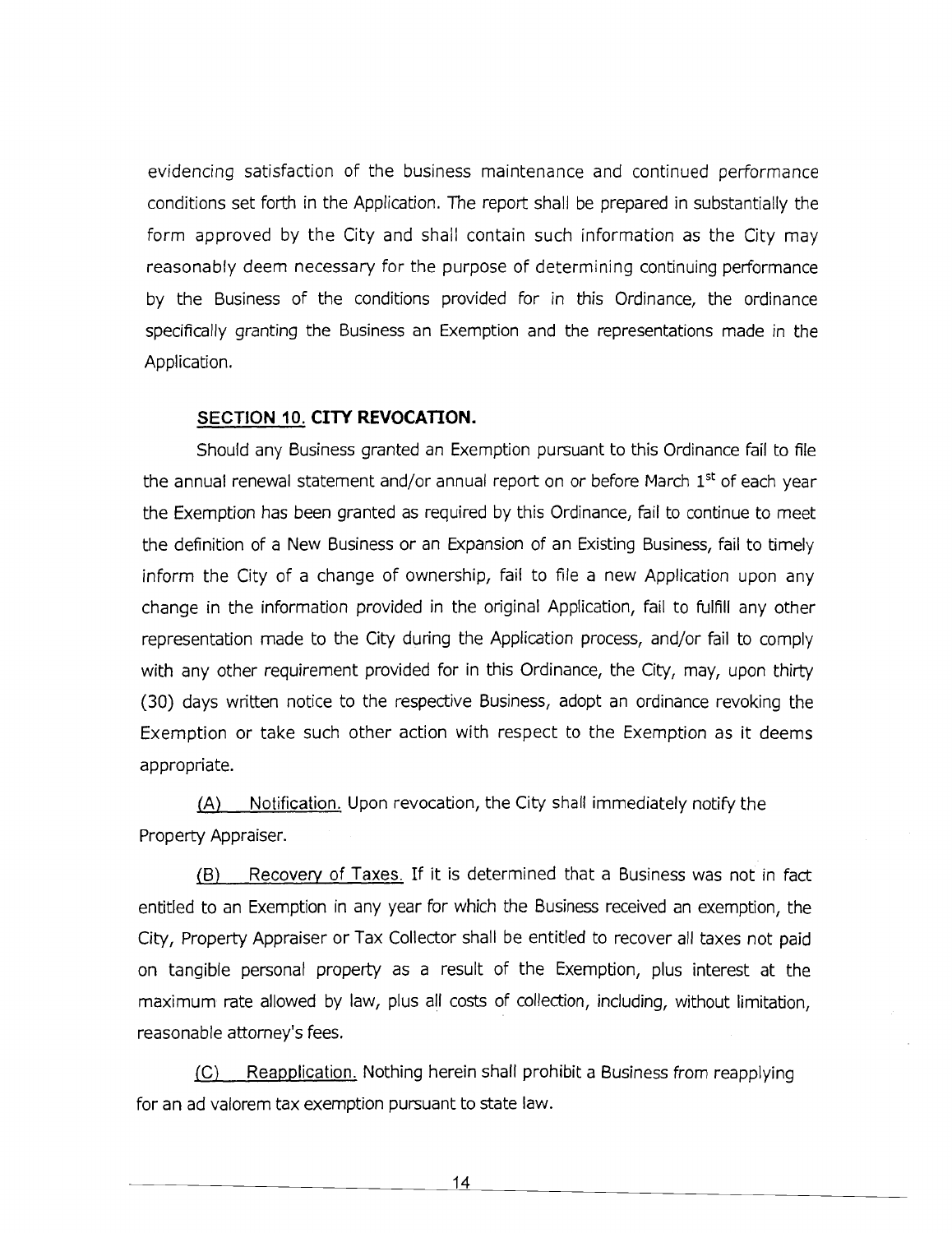#### SECTION 11. APPLICABILITY.

This Ordinance shall be applicable in all areas of the City.

#### SECTION **12.** SEVERABILITY.

If any provision of this Ordinance or the application thereof to any person or circumstance is held invalid, the invalidity shall not affect other provisions or applications of the act which can be given effect without the invalid provisions or applications. To this end, the provisions of this Ordinance are declared severable.

#### SECTION 13. CONFLICTS.

All ordinances or parts of ordinances in conflict herewith are hereby superseded or repealed to the extent of such conflict.

#### SECTION **14.** SUNSET DATE.

Pursuant to Section 196.1995, Florida Statutes, this Ordinance shall expire on March 1, 2021, ten (10) years after the date such authority to grant Economic Development Ad Valorem Tax Exemptions was approved by the electors of the City voting on the question in a referendum; provided that for purposes of enforcement and revocation, this Ordinance shall survive such expiration date. No business shall be allowed to begin receiving an Exemption after that date; however, the expiration shall not affect the operation of any Exemption for which a Business has qualified under this Ordinance prior to March 21, 2021.

SECTION **15.** That this Ordinance shall take effect immediately upon becoming a law.